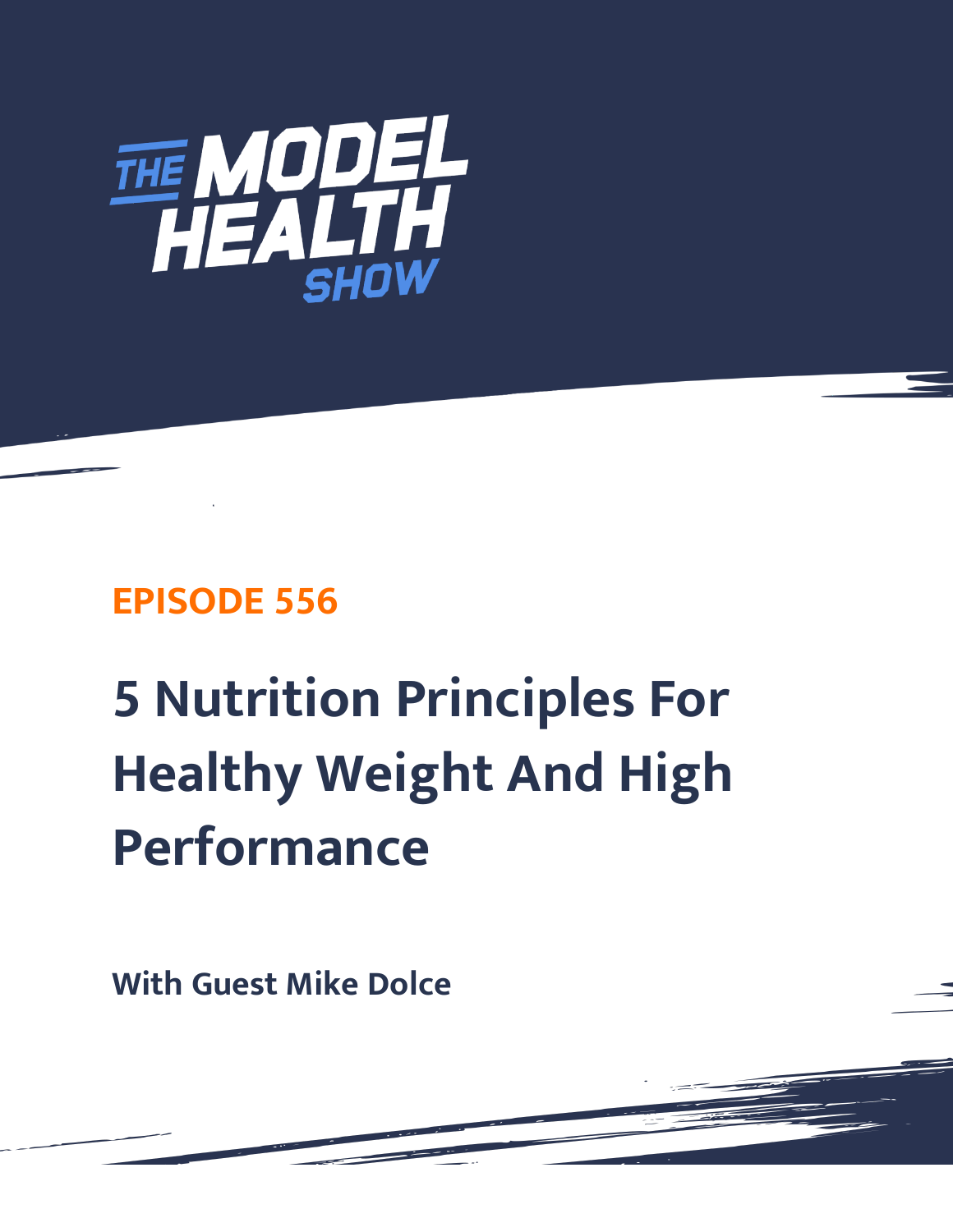### **You are now listening to The Model Health Show with Shawn Stevenson. For more, visit themodelhealthshow.com.**

**SHAWN STEVENSON:** Welcome to The Model Health Show. This is fitness and nutrition expert, Shawn Stevenson, and I'm so grateful for you tuning in with me today. What if we can create an environment where health is the norm? Where ease and access to healthy food is the norm? Where a healthy, nutritious movement is the norm? Conditions where great sleep is the norm? Stress management is the norm, great relationships are the norm? Right now, if these ingredients to a healthy life are part of your life, you're weird, you're Doctor Strange, you don't fit in with what's happening in the world at large right now, because it is anything but that. Our access... Our ease of access to healthy, nutritious food, our ease of access to healthy, nutritious movement and high-quality sleep hygiene and management of stress, not being bombarded with stress, healthy relationships, all of these things in many ways in our culture today have been fractured.

Our evolutionary blueprint as humans and things that have helped us to become who and what we are today, those ingredients have been put into a bit of a tizzy. Alright, it's spinning around like that little top thing on Inception. And in many ways, we are existing in an inception. We're inside of a dream, inside of a dream, dream, alright? We need to wake up and start to shift and to change and to create culture where these things become the norm again, where real food is accessible to all of our communities. Because in reality, so many folks today have been struggling with their health, struggling with their mental health, their physical health, their association with their greatness. Because if you're listening to this right now, if you're hearing my voice, you are in fact a special phenomenon that has never existed before in human history.

No one has ever been born onto this plane, onto this planet like you in the history of our species, and no one like you is going to come after. You are a unique phenomenon with very special, unique gifts, talents, capacities, skills, experience, things that this conglomeration of ingredients that made you makes you so remarkable. You are here at this time to express those things. You have the right and the need to express those things. And so, creating the conditions where we can fully and authentically express ourselves and our health, that's what this is really all about, you know? And so, I know that you are a part of the solution. And so again, if you are hearing my voice right now, you are in that order, and you're also seeing and probably experienced the dissonance has taken place in our world, in recent decades, but also especially right now more than ever.

Because today we often receive these very cookie cutter things, you know? You really should lose some weight. You really should watch your calories, watch your fat, don't do this, don't do that, you need to make sure that you're exercising more, just eat a little less, exercise more, [you](https://themodelhealthshow.com/podcasts/mike-dolce-high-performance/)'[ll get there. Very superficial things that many people have tried again and again and again,](https://themodelhealthshow.com/podcasts/mike-dolce-high-performance/) 

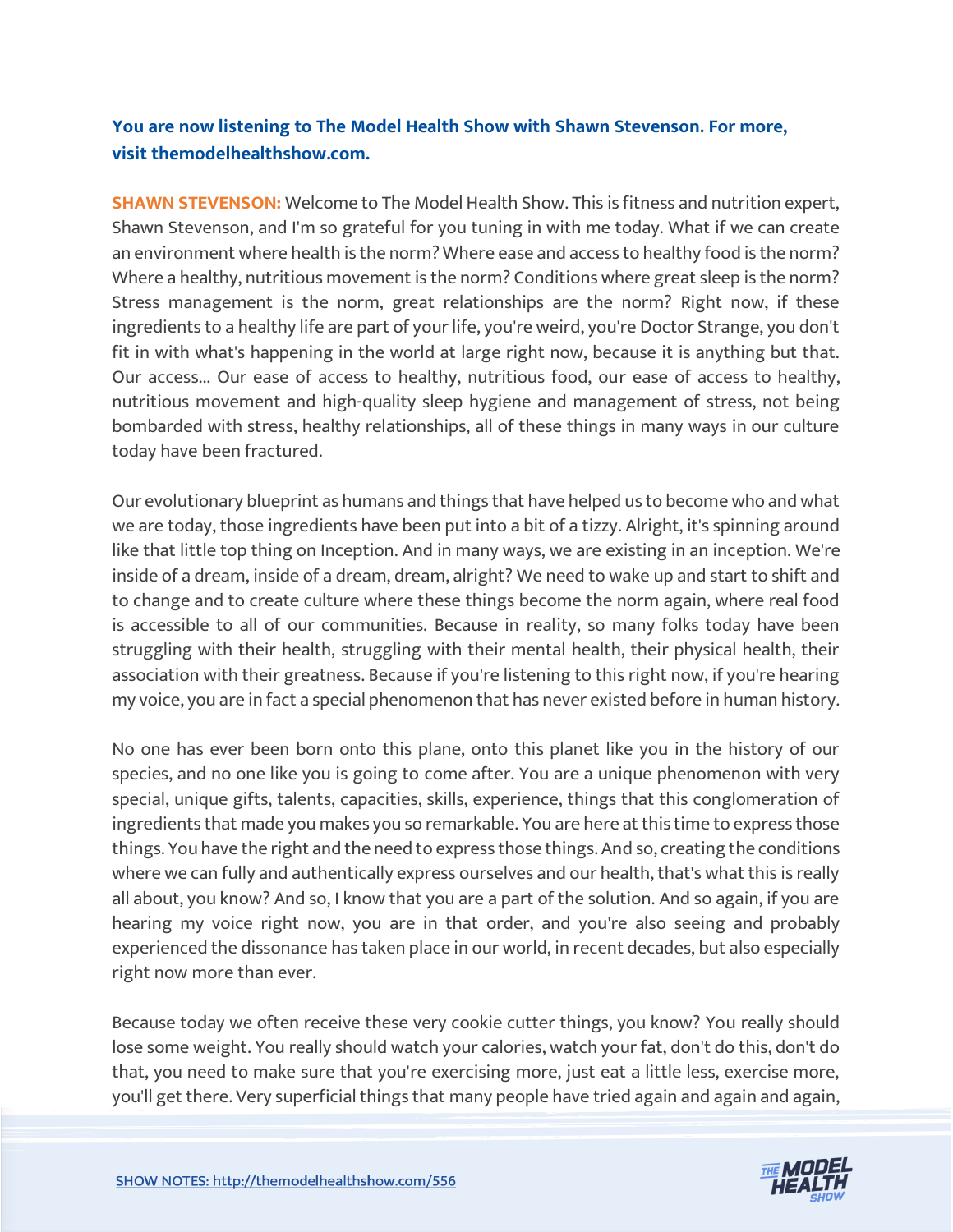and the reality is, and you've probably heard the statistics, well over 85% of folks who partake in a conventional calorie restricted diet and exercise program fail. It's the F word, it's that dirty F word. They set out to lose weight and they might in the short term, but eventually they gain that weight back and often times with additional weight. And this is because we're doing things that are not actually addressing the root cause of the weight gain in the first place, which is here in our culture, we have a culture that has created such a massive metabolic disruption, our metabolic health.

At its core, we can cut calories all we want, but if we're not giving the human body the raw materials that are needed to actually build the hormones that regulate our metabolism, that actually feed the microbes, our microbiome in a way that our microbes are then able to produce all of the vital things in us for us that we need to thrive, for our immune health, for our mental health, these short-chain fatty acids, you know, these SCFAs that these microbes can be printing out for us and sharing with us, but they've got to get their nutrition supply. So, it's about healing our metabolism at its core. And as you'll hear today, our special guest said, most people are willing to do whatever it takes, but not willing to wait as long as it takes. We can say we're going to do whatever it takes; we get fired up and we jump into something, but not willing to wait as long as it takes. Because here's the thing, it's not what you do every now and then, it's not what you do occasionally, it is the things that you do on a consistent basis.

And doing those things on a consistent basis will literally create the form and functionality of your body, that's the truth. But oftentimes, we don't invest, we don't have that mental shift take place and flip that switch in our minds to know that this is who I am. I'm somebody I walk every day, that's who I am. And we look at it in terms of like, I'm going to walk every day for the next month so that I can go to Miami, and I could drop down and get my eagle on, alright? I'm going to work out, do whatever I got to do for the next three months. I got three months. Alright, they got three quarters, there's three periods in my performance, instead of flipping that switch in our mind and saying, "Hey, this is who I am, I'm somebody, I'm an everyday athlete," and there is nobody better to teach us and to share his insights and experience on being an everyday athlete for everybody than our special guest today. Not only has he trained, we're talking... He is the four-time world MMA trainer of the year.

Highest performing athlete, some of the highest performing athletes on Earth. He's the guy who's helped them to get... We're talking about meeting weight. Weight is a big, big part of the whole UFC, the whole MMA paradigm, but also performance. That's what sets him apart, that's why he's the trainer of the year four times. It's because he's not losing performance, which can happen dramatically based on kind of conventional methods of cutting weight. So, he's been able to really hone this formula and boil things down to these very simple principles that apply to not just high-performing UFC fighters, but everyday folks, and he's done it again and again and again. So, I'm really excited about this episode. And one of the things that we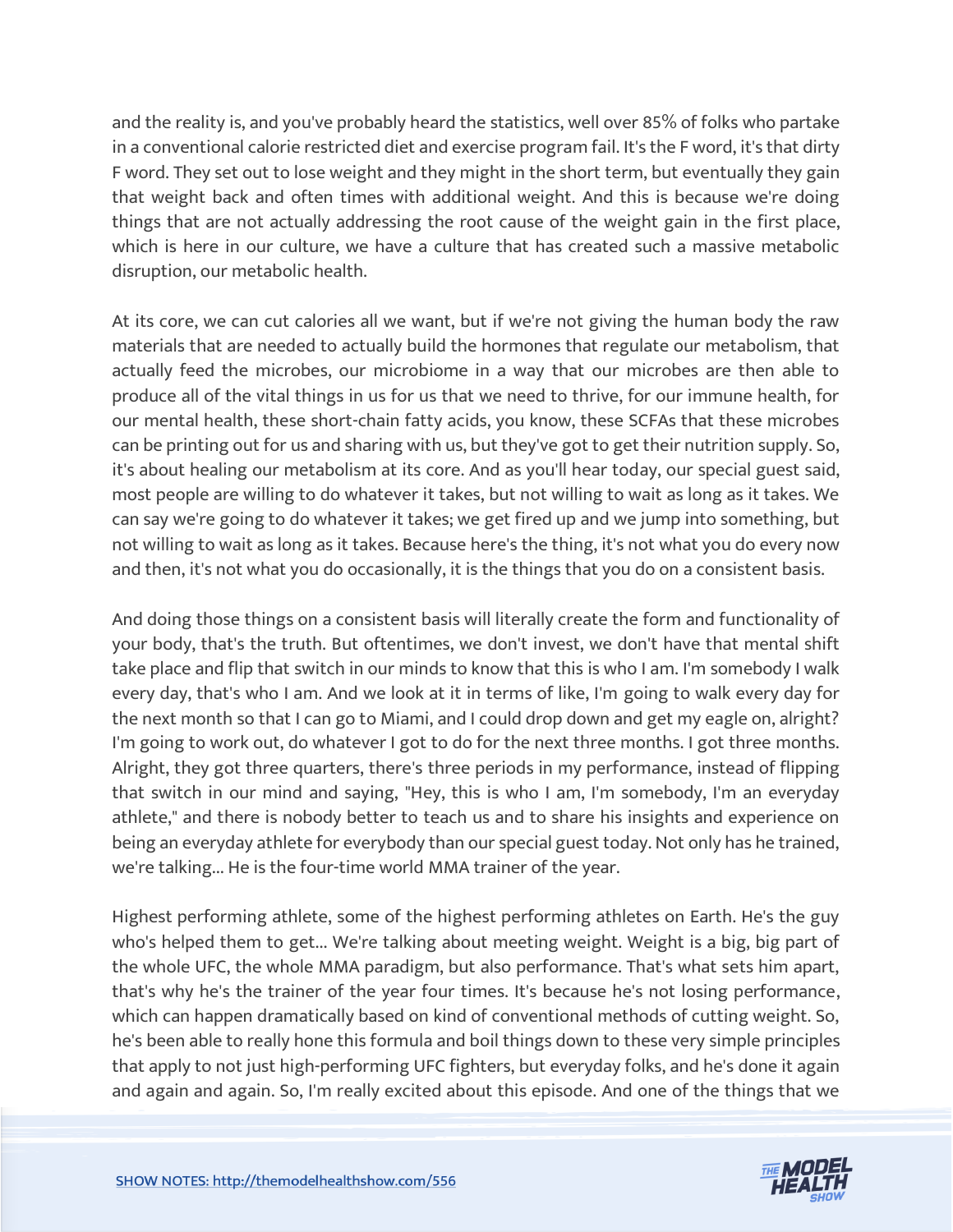talk about is our now rampant consumption in our society. Here in the United States, over 60%, the average American's diet is ultra-processed food.

We're going to talk a little bit more about what exactly constitutes this ultra-processed food, because there's a distinction here. But the fact that this is the ratio now is, I would say bordering on insanity, but it's well passed insanity. It's actually rated insanity's land. And it's pillaging, alright? Now, here's a little fun fact, yes, of course, making a shift and creating the conditions to where our bodies start to have a defense in the attraction and connection of these hyper-palatable foods, because I'm just going to be real. Not only was I a member of this hyper-palatable food consumption, I, was the President, alright? I'm just going to go ahead and say, I was a card-carrying member and President, where just about every meal that I ate was highly processed foods, I'm talking... I was eating fast food every day, every day when I was in college, and when I was in my worst state of health. I didn't know any... I didn't know, I didn't know that it mattered.

But part of what helped to reset my palate, and transform my health was the inclusion of this very remarkable, but very simple compound. And that compound is chlorophyll. A study publishing the Peer View Journal, Appetite, found that chlorophyll can assist in weight loss and help reduce the urge to eat hyper-palatable ultra-processed foods. Alright? There's something remarkable about this compound. This particular pigment is also a very powerful antioxidant and one of the most dense sources, and it's actually where it gets its name of chlorophyll is Chlorella. Chlorella contains Lutein and Zeaxanthin. And these are two carotenoids that are proven to protect your eyes and lower the risk of macular degeneration. Staring at these phones and computers is not good. You need some added insurance for those lookers, for your eyes, and Chlorella is one of the most remarkable things, again, clinically proven to protect your eyesight.

Now, one other little cool thing about Chlorella, a double-blind placebo control study, published in Clinical and Experimental Hypertension, found that Chlorella was able to normalize blood pressure of test subjects with hypertension. I get my Chlorella combined with Ashwagandha, combined with Spirulina, another powerful source of Chlorella and are formulated, taste amazing in their Organifi green juice formula. Head over to organifi.com/model. You're going to get 20% off their green juice blend, that's O-R-G-A-N-I-F-I.com/model. Again, you get 20% of their world class... The green juice formula has just taken off. It's absolutely skyrocketed. People all over are utilizing Organifi every day, and for a good reason. All organic, low temperature processed, loaded with nutrition. Go to organifi.com/model. Now let's get to the Apple Podcast review of the week.

**ITUNES REVIEW:** Another five-star review titled, "changed my life" by Tash. "Shawn, I can't thank you enough for your insights in these podcasts. I've always been a nutrition and fitness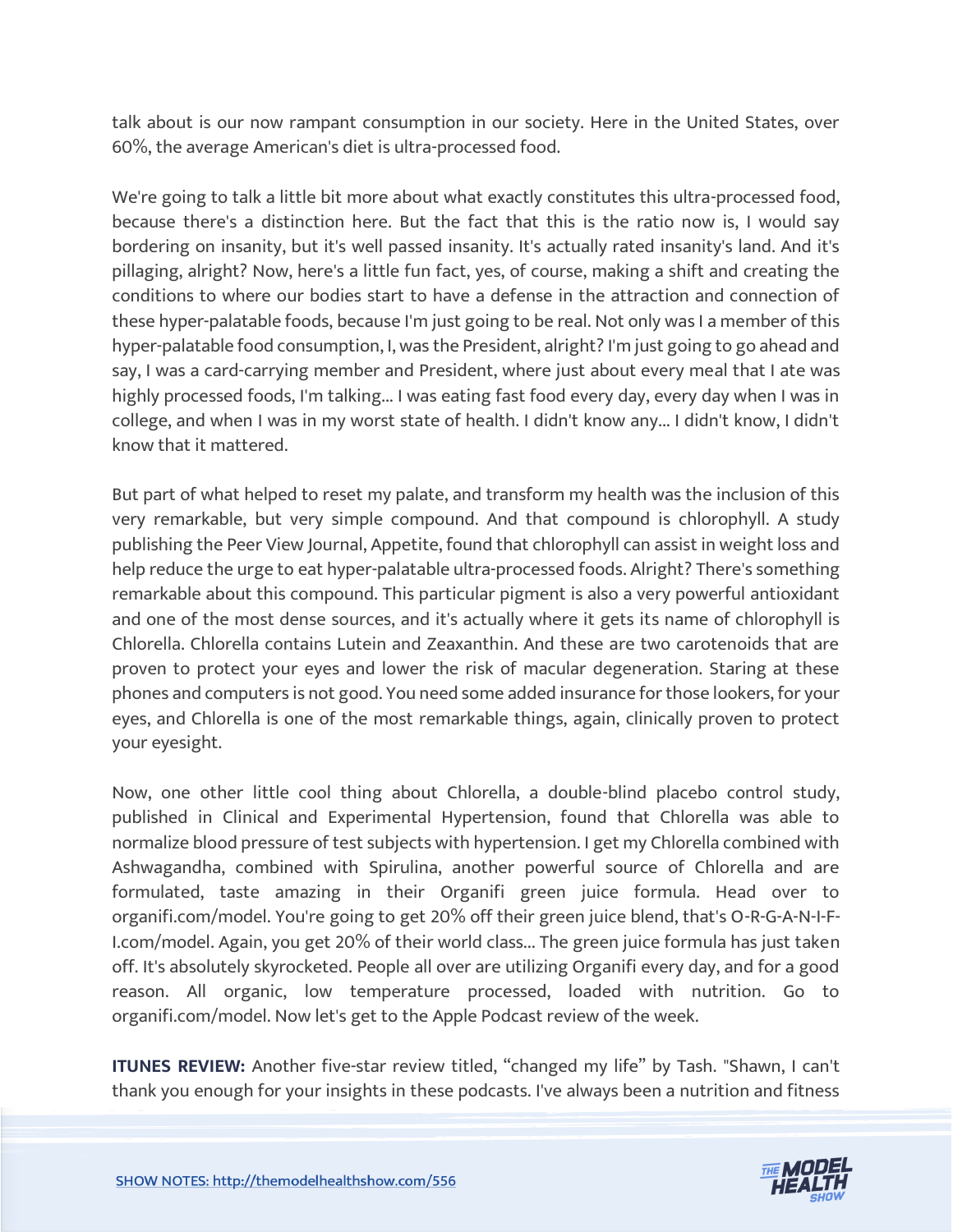fanatic since high school, and now as a 23-year-old registered nurse, devastated and stuck in the middle of the faulty healthcare system, seeing the huge lack of food and nutrition and the dependence of drugs, I am on the road to changing my career to focus on my passion for the human body and the power of food. Thanks to your inspiration in your podcast and your book, Eat Smarter, I wouldn't have the courage to follow my dreams, keep doing what you're doing."

**SHAWN STEVENSON:** Let's go, thank you so much for sharing that. That means everything. And I'm so grateful to be a part of your amazing story. And you know, the world needs you, the world needs all of us right now to step up, to get educated and to serve others. And our special guest is no exception. He's all about service. He has a huge heart, and his background is remarkable. Our guest today is four-time world MMA trainer of the year and best-selling author, Mike Dolce. Mike is widely regarded as one of the most sought-after coaches in all of professional sports. He was actually inducted into the martial arts hall of fame, and he's earned the respect of his peers, as well as his clients. Mike has been featured in several major media outlets, including Sports Illustrated. He also hosts his own popular fitness and lifestyle podcast, The Mike Dolce Show. He's an in-demand speaker, trainer, and just all-around amazing human being. Let's jump into this conversation with the remarkable Mike Dolce. Alright, my guy, Mike Dolce, living legend. I can't believe that it's been like five years since you've been on this show, man.

**MIKE DOLCE:** Well, it's good that we back channel, we talk behind the scenes, so I still get my model health... And of course, I'm a fan and subscriber to the channel, everything you do, so I'm walking the journey with your brother. Thank you for shedding the light on all the dark times we're going through.

**SHAWN STEVENSON:** Oh, man, it's my honor, and like I said, man, you're a real one and somebody that I really admire, and I look to. And you are a four-time world MMA trainer of the year, specializing in nutrition for meeting weight loss goals and performance. Well, here's the thing, your principles for high performing athletes, and for everyday folks, just wanting to look and feel healthier are the same. That's what I love about you. Now, let's dive in and talk about some of your most important nutrition principles to kick things off.

**MIKE DOLCE:** Absolutely. So, the most important thing from our perspective is high net nutrient helpful Whole Foods, right? Why is that? Well, we talk about calories in, calories out, we talk about macros, that matters, but what about the micros? Now, you and I Shawn, as we stand here and all of your viewers and supporters, every single one of us, well, we are not what we seem to be. We are simply cellular organisms, right? At our most base level, we are simply trillions of cells living and dying literally as we speak, but each one of these cells has a very specific job, and to do that job, they have a very specific need. Just like when you see a house being built, you see high level craftsmen and women on site. Well, those crafts people, they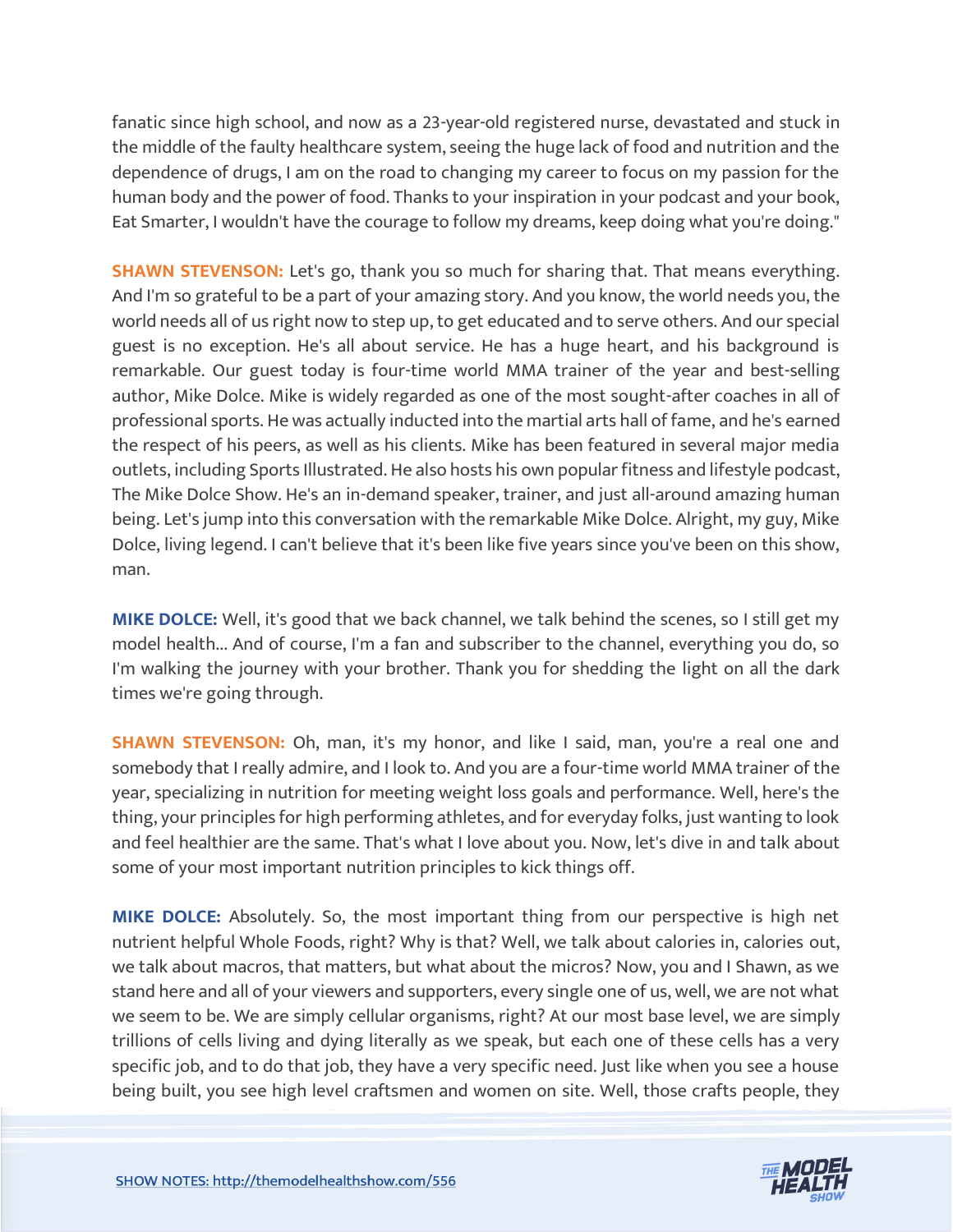need the proper tools of the trade, and it is our job as sentient beings who are intentional, accountable, and mindful, we have to deliver the highest quality materials to that job site, and that's where high net nutrient foods come in.

Because the highest the nutrient capacity of these foods that we discuss, and I'm sure you and I will talk about it, well, the lower total calories you have to consume. So, the calories take care of itself, the more nutrition per calorie I can consume, the less total calories I need to eat. And quick example, an apple, medium apple is about 100 calories. A medium donut, plain donut is about 100 calories. How many people will sit down eat two, three, four donuts and still be hungry? How many people will sit down and eat two, three, four apples and be hungry? Most people don't eat two apples, let alone three or four. Great. Just as a simple easy takeaway for people at home to kind of start understanding where we store our thought process, the foundation of The Dolce diet is a longevity-based approach to immediate short-term athletic and aesthetic performance.

**SHAWN STEVENSON:** Yeah, that's perfect, man. You know, this should be a Captain Obvious principle, but it still isn't. I love that analogy with the donut and the apple, because there's also... If you're powering through an apple, and we're talking about getting into a second or third apple, there's a taste change that takes place, there's a shift in your desire for that apple that is not apparent when you're eating those donuts. Because the artificial chemical nature of that donut is able to bypass our natural evolutionary responses to like, I've had enough of a thing. And so, just making that one jump to eating real food being that foundational tenet, you're already winning.

**MIKE DOLCE:** Absolutely. And it's those... We say there's co-factors. In organic material, there is an array of co-factors that make that organic material... On this point, we're talking about nutrition, right? So, when we talk about what we say is Earth-Grown nutrients, we used to say whole foods, but people, they took that as they could go to Whole Foods and buy cereal. We had to say no. Earth Grown nutrients, Earth grown nutrients that are procured as locally to the point of ingesting as possible. Meaning, if I want to eat a banana, well, hopefully, I can walk out into my backyard and grab a banana instead of getting one shipped in a few thousand miles from Costa Rica, not that that's bad, but good, better, best. I want to get it as close to the point of consumption as possible in the same soil that I step in every day. And in that same soil that my family has hopefully stepped in and was reared in and lived and died and was buried in, over time, because genetically, we have certain enzymatic propensities to consume, digest, absorb and partition certain foods, right?

We understand. Now in time, humans are very adaptable, we can live in any sort of terrain, in any sort of environment and survive, but you and I, Shawn, we don't want to just survive, we want to thrive. We want to optimize. And that's my job, I work with the world's greatest

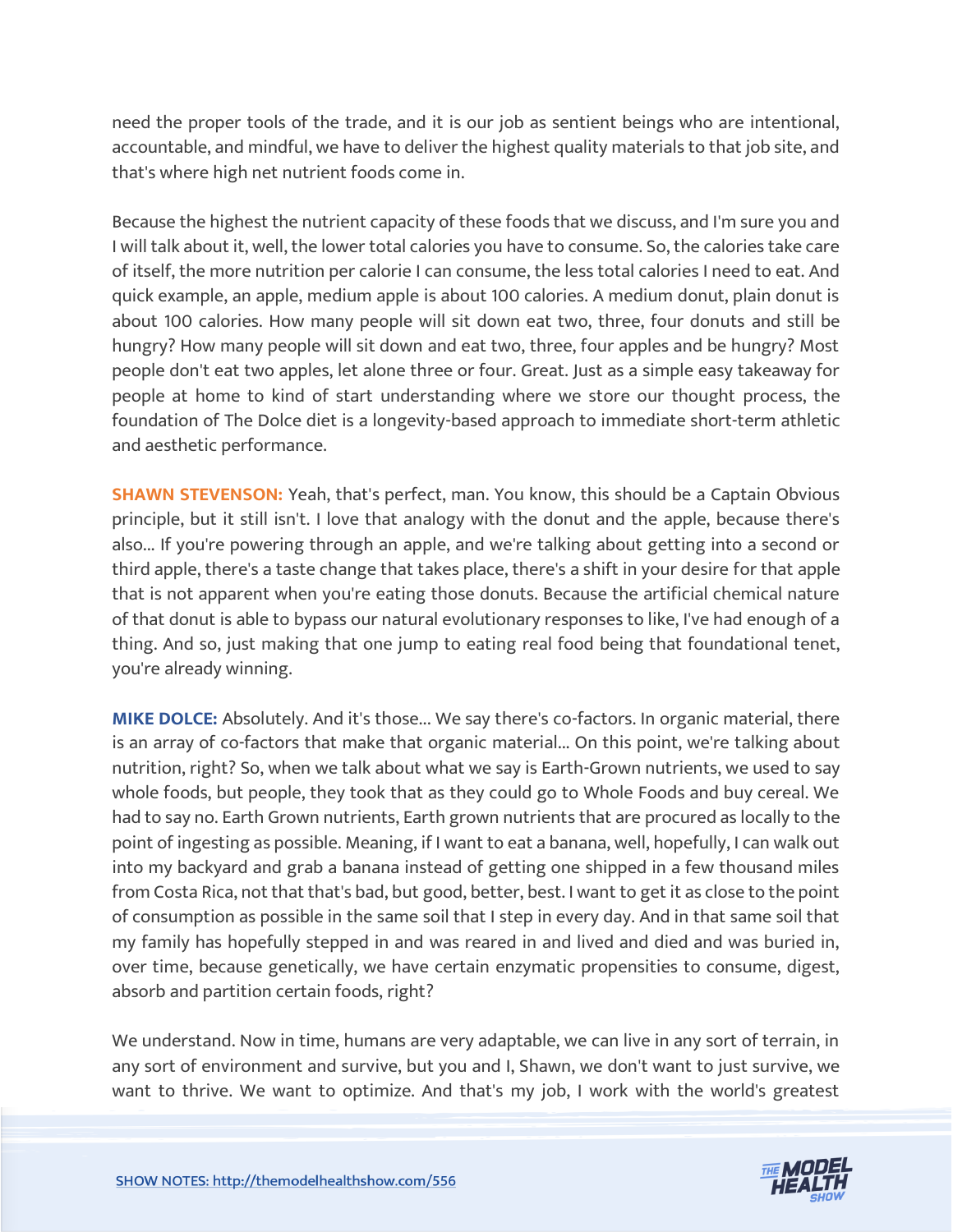athletes. Right? There is no room, 0.00... Is what we say. Our athlete must weigh 170.00 at 4:04 PM. On Friday, January 29th at this point, in this location, that is... There's no room for error in that equation, so that's the mentality that we use when we approach this. And it might sound like I'm overly analytical, but that's not a bad thing when you're first getting your research and in time it gets diluted out, but as we go back to the banana analogy, we want to get our food that is local, it's organic, it's fresh. It's in season. Again, why is that? Because I know you and I, at base level, we are cellular organisms.

Our job, our main job is to provide the highest net nutrient per calorie to allow ourselves to do their job, which is they all have a specific job to keep us alive and then to move forward to thrive based upon the stimuli that you and I apply to it. Run a marathon, do a power lifting competition, fight in the cage, or just live your best life long, you know? All of that is good, but it always starts at that base level earth grown nutrient.

**SHAWN STEVENSON:** Yes, and also another one of your principles is, we're talking about the base level nutrient makeup of humans.

#### **MIKE DOLCE:** Yes.

**SHAWN STEVENSON:** You know, if somebody was to munch on us, we are largely structurally made of proteins, right?

#### **MIKE DOLCE:** Yes.

**SHAWN STEVENSON:** And so this is another one of your principles that just seems to be left out of the equation when we have all this infighting in the nutrition world and really religiosity taking place with high fat versus low fat, high carb versus low carb, and this protein is like, sitting over on the sideline, like, "I'll wait till you guys finish and then jump in here into the conversation." When in reality, protein has been... The power of protein is something that has been a big thrust in our evolutionary adaptation as a species, it's critical for our cognitive performance, but also... You know, structurally, but also for our metabolism, for our metabolic health. So, eating more protein is one of your principles. Talk about that a little bit.

**MIKE DOLCE:** It is... Well, we have to eat protein. Protein is the building block of life. Now, one gram of protein equals approximately four calories, that's basic nutrition information. And that's where most nutrition conversations stop. Well, a single gram of protein is broken down into 20 specific amino acids. Those individual amino acids also have very special jobs to do, that could be a screw, it could be a nail, it could be copper wiring. So, when we're building again, earlier the analogy of building that house or building that mansion, we look at the individual amino acids themself. Well, what if I have a big box of screws, but I have no nails and

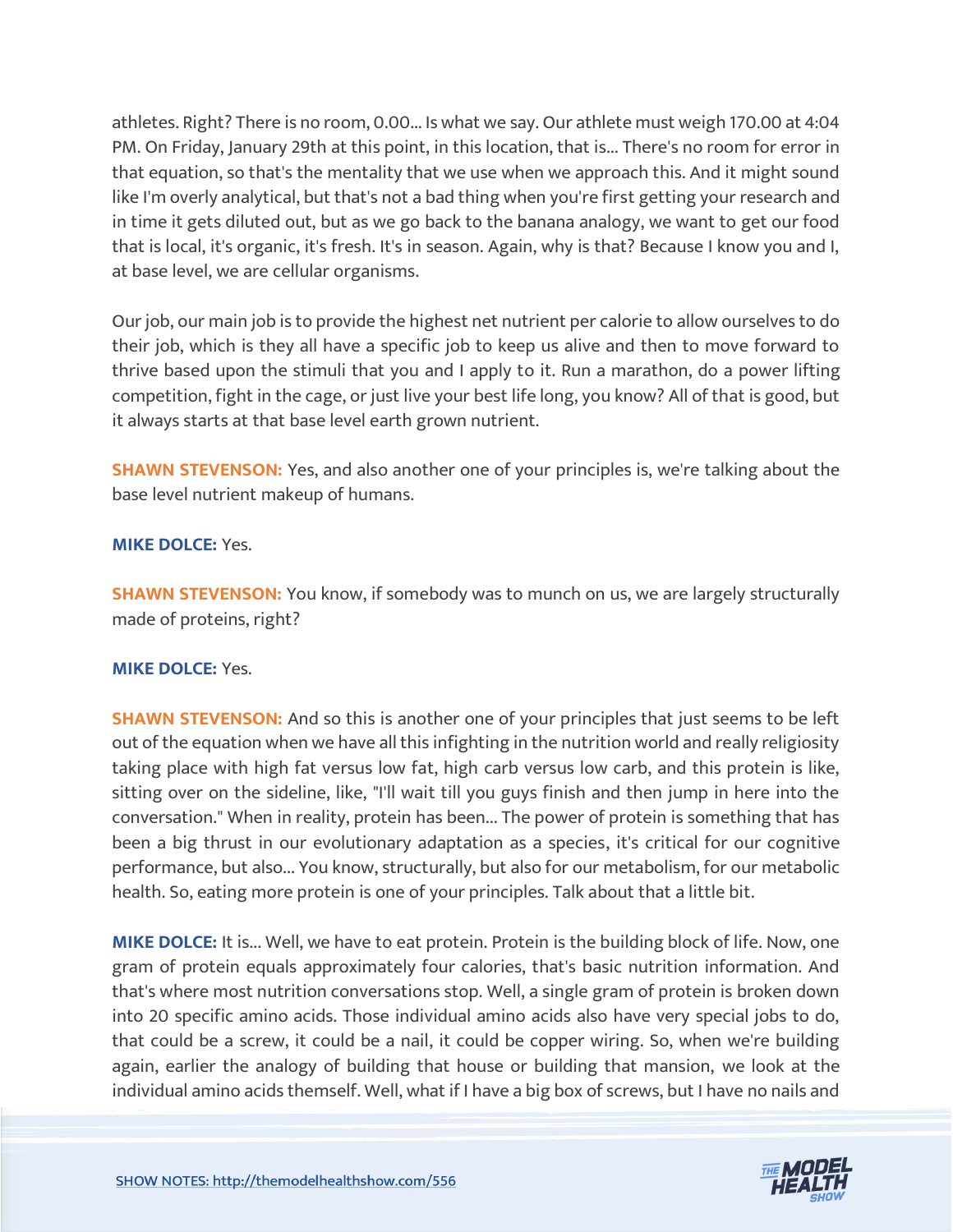no copper wiring, how is this end structure going to be built? It's not. It will fall apart regardless of deciding and the color of paint we slap on to it, the infrastructure will decay from the inside. So, we want a robust ingestion of again, high net nutrient helpful Whole Foods, organic, local, in season, minimally processed, processed only to the point of safe ingestion, right?

'Cause oatmeal is processed. One could say, rice is processed, even wild caught venison. Well, you have to process that. You can field dress it, take it back, cut it into... There's certain cuts and stuff like that, that's processing, so minimally processed. But again, when we talk about protein, we know there's more than enough data now. Dr. Brad Schoenfeld is probably one of the leaders with regards, in my opinion, in my little neck of the woods, with regards to adequate protein ingestion and we always lean towards for healthy athletic expression. Now, what is athletic expression? Every single person here is an athlete. We say you are an everyday athlete. I am not fighting in the UFC, I have no competitions waiting for me, there is no trophy at the end of this month or a year, but I still treat myself like an athlete, I still try and crawl and run and jump and skip, and grapple and squeeze and explode and do all the stuff, express myself athletically, as every single person listening to this should be doing as humans.

Now, what Schoenfeld and many others, of course, before him and after him, have found that consuming somewhere between 0.8 grams and 1.2 grams of protein per pound of... And they break it into kilos. We're here in the United States, we don't talk about kilos, we talk about pounds. Around the world, they talk kilos, but we're going to keep it to the American audience here, we say pounds, so we'll say, relatively lean. You take in 0.8... Let's say start one gram of protein per pound of relatively lean body mass. You weigh 200 pounds, you're 15% body fat, 20% body fat. Fine, that put you 160, 170 or so, you should be taking in about 170 grams of protein per day, give or take 20%, 25% up or down. Now it's that 0.7 to 1.3, low and high. And the higher you go is based upon your expenditure. I'm getting up, I'm going for a run, I'm doing a little bit of cross-fit later on, and I just started doing jiu-jitsu. I'm a white belt in jiu-jitsu.

I'm training with resistance two, three days a week. Well, maybe now you're 1.0. I've been training for six months, two years, I'm consistent in my training program, I'm adding a little progressive overload. I'm trying to build some muscle. Well, now maybe you're 1.1, 1.2, you're relatively sedentary. You like to go for a little swim, play a little basketball once or twice a week, go for a walk around the lake. You know, you're probably down at that 0.7, just trying to throw some numbers out there for everyone listening. Right around 1.0 per pound of relatively lean mass, most people are less lean than in their mind they think they are, as you know, Shawn by the way. And here's just a fun one.

Well, everyone says you need to lose 20 pounds, whatever you think you need to lose, double it, because... And that's from my experience working with thousands of people, double... Whatever you think you need to lose, double that, to look the way you think you look when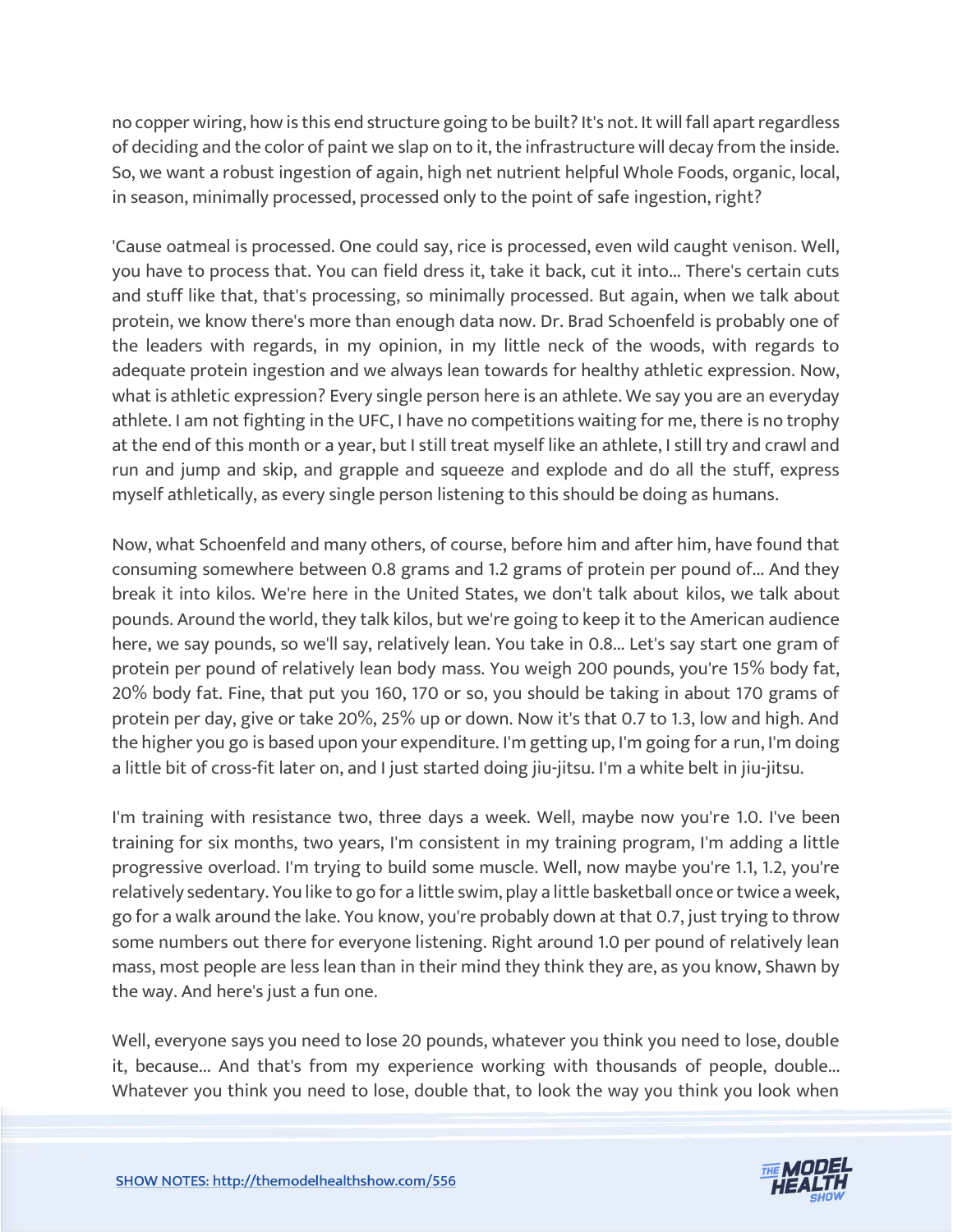you lose half that. You think you need to lose 20 pounds; you need to lose 40 pounds to look the way you think you look 20 pounds down. So that's an aside off the protein. But around one gram per day, Shawn, you know that, but we need to pay attention to that and prioritize protein per meal. Prioritize it, start with your protein, and then just look at carbs and fat as just energy... Tasty energy, right? And there should be a little bit more, a little bit less, a little bit more fat for a couple of weeks, a little bit more carbs for the next couple of weeks, or by meal, I don't care about that. High net nutrient health for Whole Foods from Earth grown sources. And everything takes care of itself. Sorry, I went a little long there.

**SHAWN STEVENSON:** No, I love it, man, this is great because even with this, I just realize something, pro is in the word, pro-tein.

**MIKE DOLCE:** I like that. I like that.

**SHAWN STEVENSON:** You need to really focus on this as a top tier element from our nutrition, if we base things around that, and part of that metabolic side obviously, you know this is the thermogenic effect that we're getting from the protein intake, but what is really happening is, is it makes our metabolism more efficient by its interaction in support of our mitochondria and this uncoupling process and just able to burn fuel or to eliminate fuel more efficiently. So, if we can focus... Again, just taking on your tenets, you've utilized these same principles with the highest performing athletes in the world and everyday folks, and if we can flip the switch in our mind... Because I think a part of this too, and I talked about this recently with Dr. Gabrielle Lyon, who's really the protein doc, who's out leading the charge in this conversation, and in recent decades, protein began to become more villainized, it's a corporate... It's a bad... The crazy thing is we keep going through these different iterations, fat is the problem, no it's carbs are the problem, no protein, and it's so ignorant because it's missing the foundational principle that you started with, real food, these are foods that our ancestors evolved eating, and the next one of your principles, which you touched on this a tiny bit, is to eat less processed sugar, so let's talk about that a little bit more.

**MIKE DOLCE:** So, processed sugar should really push towards all processed foods, and we understand through marketing that highly palatable, low net nutrient foods are in abundance in the current industrialized food supply. Most of the food most people eat is highly palatable synthetic foods. Food-like substances, even those... That's the term I'd like to use, because I don't consider them food, they are synthetic food-like substances that is not food, they may yield some sort of nutrition, we can argue if it is a benefit or not, I will argue that it is a some loss, regardless of what you consume, and then I'll take it further, and maybe we'll touch on this, this also is the systemic inflammation caused from the synthetic toxic food-like substances, and that's something I never hear brought up by even the PhDs who will push that artificial sweeteners and artificial sugars are good things, they have a positive benefit, usually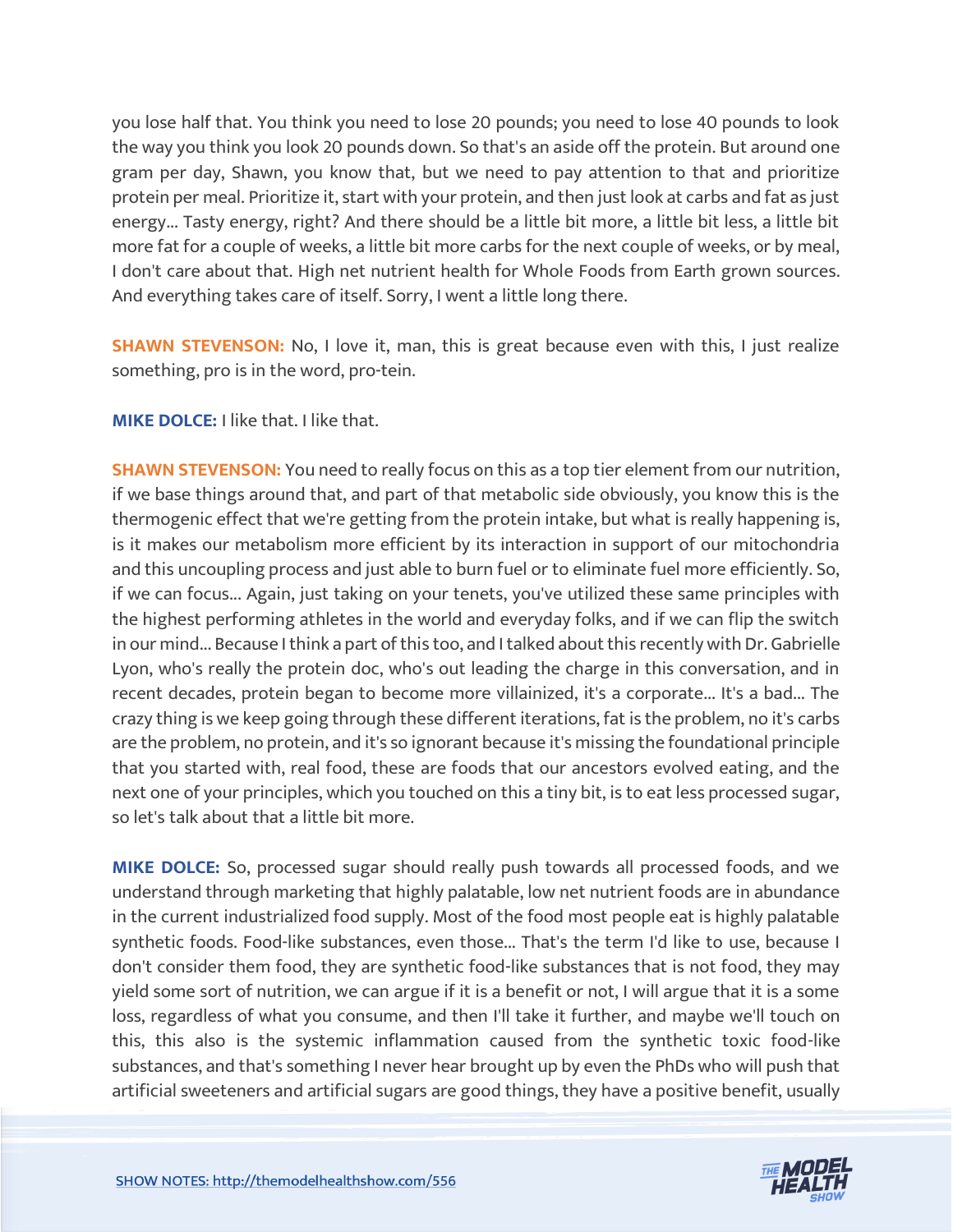they're hiding behind some sort of company that is selling Sucralose in a health supplement, all of the artificials, but anyway, that is an aside. So, what we say is, stay away from processed sugar, sugar is not bad, this is why I go after the carnivores.

Now I eat meat every single day. I eat meat every day. I eat animal products every day, I am certainly not a vegan, although I eat plant-based products every single day, what does that make me? Well, that makes me an omnivore, just like all of my ancestors, and actually Shawn just like yours and everyone listening, every single human here, your ancestors were omnivores. 100% since the dawn of time. I know, shocking and I'm going to take it further. The longest living humans on the planet are omnivores and the highest performing athletes, are omnivores, all of the data clearly shows that an omnivorous lifestyle is the ideal lifestyle for humans, there is no data that refutes that yet fitness marketers will come up with their own spin in order to create tribal mentality, to trick people, to follow them for a short period of time and separate them with their cash, that is... That is what I see happening most often, where I sit here as I... But I'm an omnivore, I speak openly about it, and I try not to call people out by name because I'm not a drama guy, I don't like that energy, I don't put that energy into the world, but I will specifically discuss the false idea, especially when it's taking advantage of the population.

Now, your audience, my audience, are highly passionate humans who are looking for answers to solve certain problems that they are dealing with, their family is dealing with in their day, in their life. It is our job to give them the right answers regardless of our ability to monetize. What I say is not sexy, it is not fancy, there is no #keyword, SEO, Facebook pixel that I can come up with that will monetize the stuff that I say. The only way I can monetize is because I tell the truth, and what we do works. That is a much, much smaller audience than any of the keto, the carnivore, the fasting, the fit tees, the waste trainers, the carb blockers, the thermogenics... That's the audience to be in. I'm the most successful weight management coach in the history of Combat Sports, and I do not sell a fat burner. Why is that? How much... Shawn you know. How much would I have made?

#### **SHAWN STEVENSON: Millions.**

**MIKE DOLCE:** Millions literally, and I've been pitched six and seven figure... Six and seven figures, and you're probably aware of some of those, I always said no because it was disingenuous and it was untrue, and it was not serving the community, it was not helping people, people need to understand what really works and then apply it, and that's why I bang my head on my microphone and the small little pocket that I have and hear through the beauty of yourself and your massive audience here to spread this information. Now we're talking about, again, I'm slightly off of processed sugar, processed sugar is the problem, not blueberries, not Quinoa. I don't maybe want to say names, maybe we get in the names, but

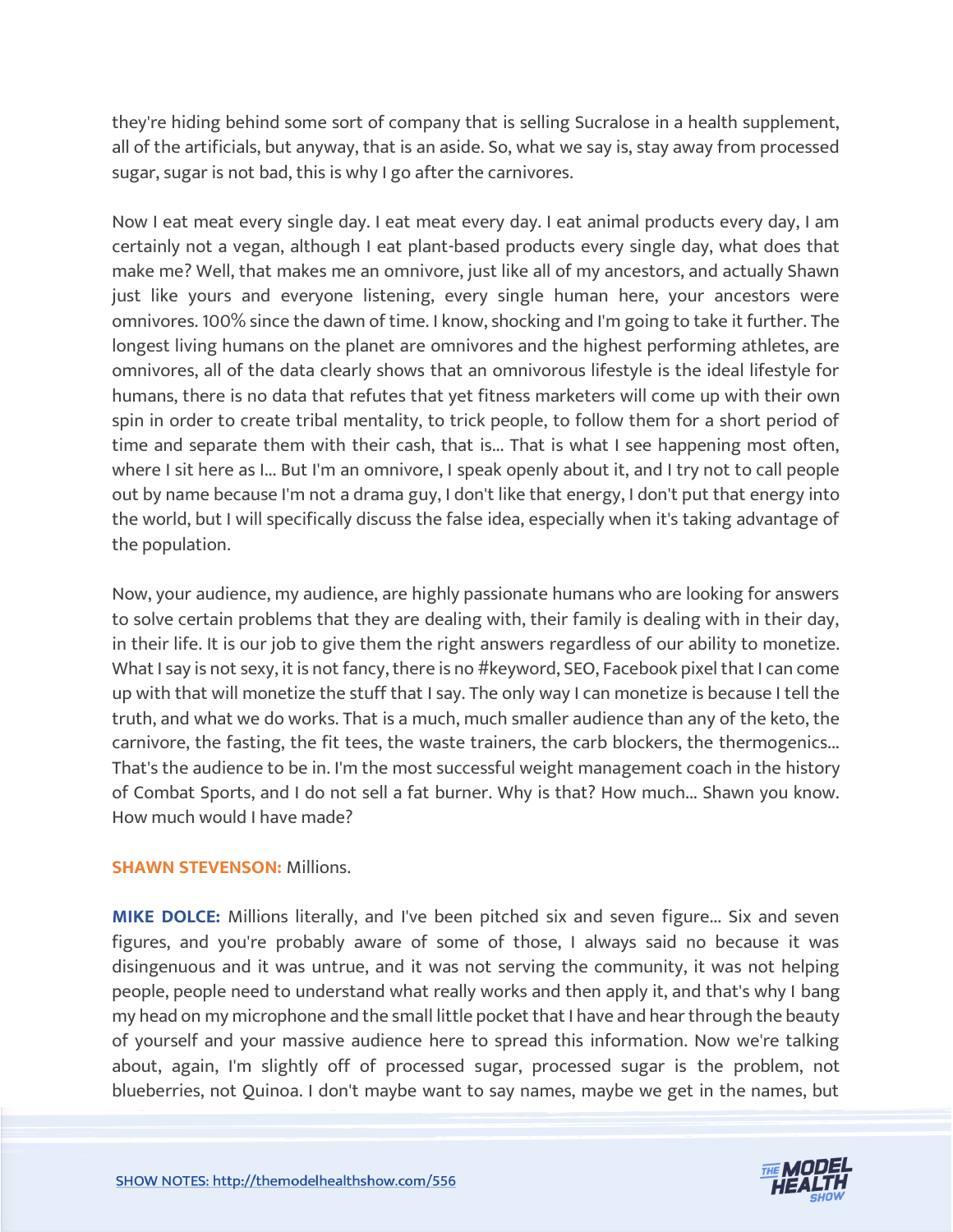there's certain individuals out there pushing the carnivore stuff, carnivore, carnivore, carnivore but they are eating plant-based products as a part of their daily routine, but they are "carnivore". They talk about how bad fruit is because of "sugar," but they're eating it at the very same time, they're an omnivore. That is omnivore leading an omnivorous lifestyle with an omnivorous meal plan but promoting and selling the carnivore failed philosophy.

Now vegans do this also. Many vegans out there, they're moral vegans, but they each Sour Patch Kids, let's say, pixie sticks and all these little kiddy crappy foods. They're just as wrong as the carnivore, let's say, but again, sugar is not bad. We actually need sugar. The human body, glucose is the primary fuel source of the human body, and Dr. Eddy Galpin did a great job on Joe Rogan's show years ago, refuting what Dr. Dom D'agostino had said a few episodes before. Dom D'agostino was like the Keto guy, when Keto was kind of like in the big cresting wave, talking about how exotic ketones are the ideal optimal fuel source. We know that's not true. We know it's not true and then Galpin came in with all of his credentials and refuted that very easily and very simply, which is actually true, so glucose is a primary fuel source, we need glucose... Where do we get that from?

Well, we can get it in a bunch of different ways for protein, you can actually... The body has a survival mechanism that we can actually convert amino acids into glucose through a process called gluconeogenesis, we can do that so we can survive, so we can f\*cking sprint and run from the tiger if God forbid, we have to during times of famine, let's say but it's not optimal, for sure. If we're able to eat healthy high net nutrients from earth grown food sources in a wide variety, then we can have all the nutrients we need and the proper portions of the proper times that allow us to thrive as humans and not to just simply survive and make do so, I went off topic, I apologize for that, but it's a rather robust conversation, there's a lot of nuance to this.

**SHAWN STEVENSON:** Yeah, thank you so much for sharing your perspective because again, you've helped so many folks with the simplicity of this, and you're bringing up again, this infighting that we have, that's missing the point, which is... And again, where is the lie... Our ancestors evolved as omnivores, and this is just... Whether we like it or not, that's really the case. And the ratio of plant-based to animal-based within that context is going to vary from the location that people were living, the time of year. All those things are going to be factors. And this is also a time when our ancestors were... There was a connection with food and respect, and all of this was... There was a synergy, there was an existing synergy, whereas today, for the average person that is completely like, it's been snipped, it's just literally been... The cord has been cut, and so folks are so disconnected from where their food is coming from, and I know this... I grew up in an environment like that, I just had no idea. And I love the fact that you... There's this new term that's been added because processed food... Because to make a Marinara sauce, you're processing tomatoes. That's a processed food.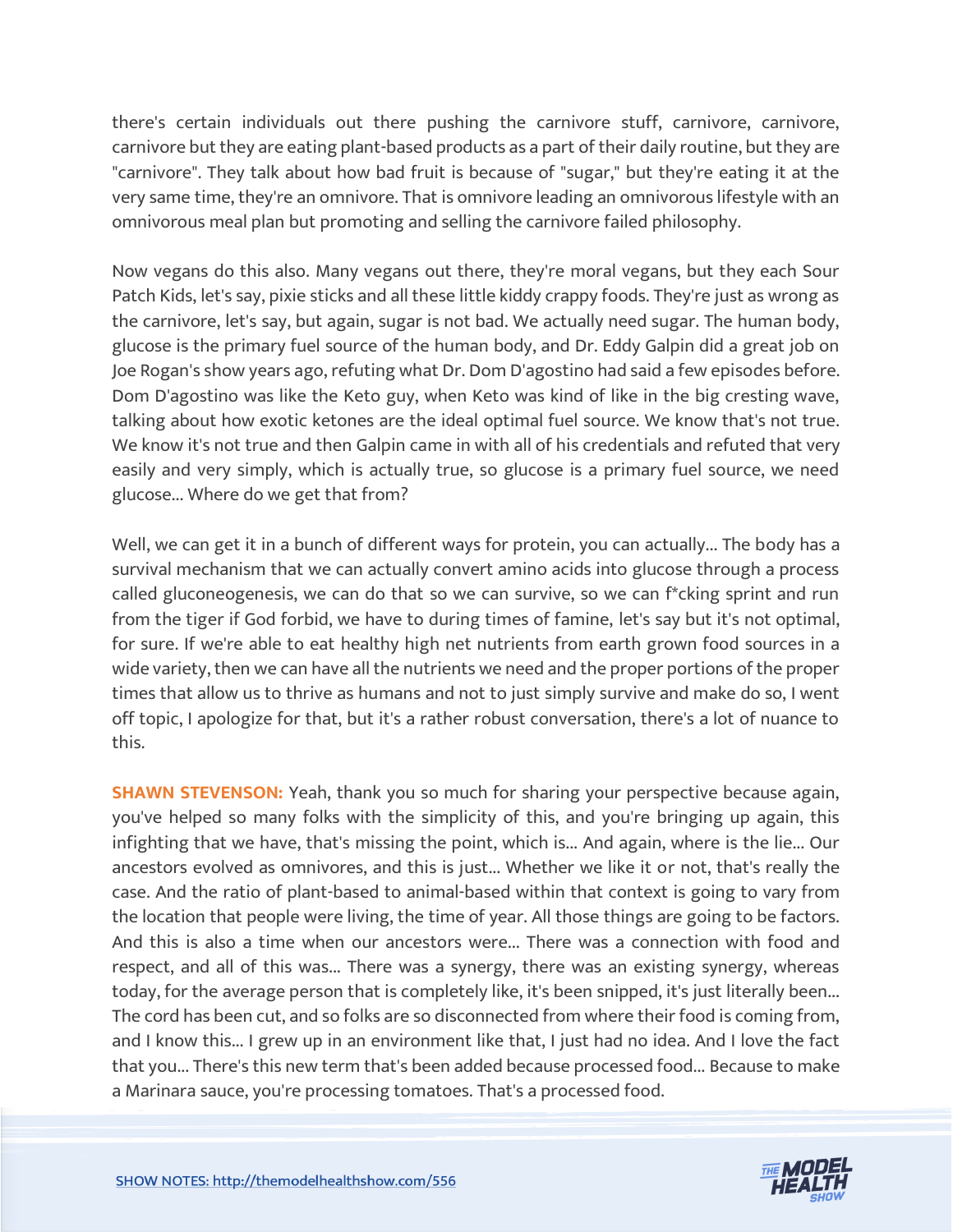That's not what we're talking about. It's been added this part of the label ultra-processed food, that's what we're talking about, and the average American eats about 60% of their diet is ultraprocessed food, and we know what that is, and so us being able to say, you know what, that's not... That's not normal, that's not even close to normal, we're not talking 5%, 10%, 20, not even half our diet, 60%. And that number is growing. That's the crazy part. So, conversations like this are so important to get us back to simplicity, another one of your principles is eat until satisfied, not full. What's the distinction here?

**MIKE DOLCE:** This is probably the most important aspect of nutrition, of health, of performance, it's not what you consume that matters, it's what you actually absorb. Now we teach a instructors course, a nutrition coach certification course inside our system, my favorite chapter to teach is digestion. Digestion is... 'Cause without digestion, none of it matters. It's like, Shawn, you make a million dollars a week, woo-hoo! Hell yeah! But guess what? The ACH, wire transfer isn't working, and if it doesn't go through, it gets cancelled out and you have to wait till next week now to get the next million. So that process is inefficient, so if I eat the highest net nutrient foods, but I have a faulty digestive system, I'm not getting those nutrients, so therefore, what happens? I do not yield the benefit of the high-quality food. The issue is, many people don't even consume the high net nutrient foods, they consume low net nutrient foods, that creates a systemic dysfunction of the digestive system. So now, when we say, eat until satisfied, not until full, this does two things, Number one, it makes us more mindful of our relationship with food and how our body reacts to the food we're consuming.

Mindfulness is everything, I need to be mindful of my actions, I need to be intentional with the decisions I'm making, I need to be accountable for those actions, I made the choice to initiate. That's a big part of what we do here. We teach the mindfulness of it, but as you consume whatever the meal might be, we say you should be able to push yourself away from the table and go for a light jog, not a sprint, not hit a PR, but at any given time, you should feel light enough, that you can go and be very active, express yourself athletically, 'cause then people say, "Well, how do I know if I'm satisfied, not full?" That's a good... Real world example. Real world takeaway. But now let me tell you why this matters, what we're trying to do is we're trying to create digestive efficiency, we're trying to cultivate an environment that we can ingest food, and then we can begin the digestion process, mechanical digestion as we chew it, and then propulsion where that food actually moves down our esophagus and hits our stomach where an enzymatic reaction occurs, which is chemical digestion begins, and that food then moves down into the small intestine where absorption of those nutrients takes place.

Now, what I say is this phone right here, this is a piece of food, this is a piece of steak chicken that I start to eat, this piece of... This food right here that looks like this is hard and is real as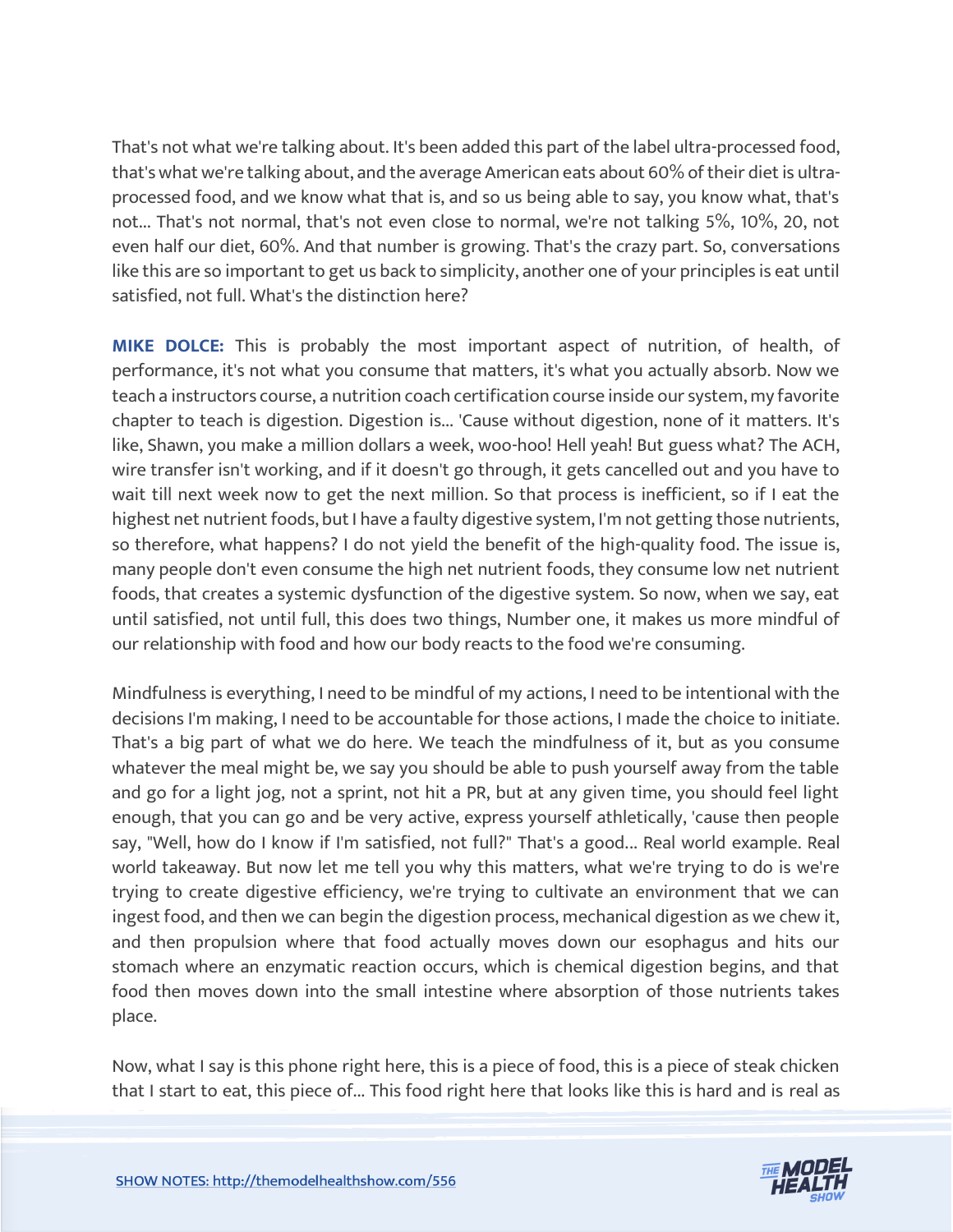this, I actually have to digest this in a manner that it breaks down to the atomic level, to the point that this phone, this piece of chicken, steak, fish, whatever is not perceptible to the human eye. Only at that point is that able to be absorbed and then partitioned to the trillions of cells around our body and utilized. If we have an inefficient digestive system, guess what? This is not being adequately digested; therefore, this important half will be just passed through, I am not netting behind that nutrients that I am ingesting. Digestion is everything, protecting your digestive environment, which is why we speak about sleep, sleeping seven and a half to nine hours per night, going to bed nine hours before you're supposed to wake up, hopefully waking up within 30 minutes of sunrise, chronobiology, we can talk about that later. Minimizing stress, external stress in your life.

What does that mean? You're on a date with your wife for the first time, my God, like most beautiful woman in front of me, I can't eat anything. You're going to put on a talk in front of your boss or you're going to go in the school play... You can't eat anything. Athletes about to fight, they can't eat anything. Did their nutrient requirement suddenly drop that day, no external factors are having direct impact on their digestive system, we need to be aware of this, right? So we need to protect the digestive system and allow the digestive system to do its job efficiently, the last little analogy I'll use is, we spoke in the beginning about building a house, have all the craftsmen on the lot and we bring the materials, but it takes six months to build a house in my town, we take six months of materials, we dump it on the front lawn on day one, and we drive away.

Guess what? Those craftsmen, they can't do anything. So, the most pristine nails and screws and copper wire, it sits outside in spring, in summer, in fall, and then the winter, and what happens, they start to corrode, they decay, they break down. It creates such a backlog that it creates massive inefficiencies. Now, the plumber can't get through all the nails to get the copper to do their job, systemic dysfunction is the term that I use, systemic dysfunction begins. And the last piece here is, when we eat low net nutrient foods, highly palatable, synthetic, toxic food-like substances that are foreign, recently entered into the food supply, foreign to biological organisms like you and I, it creates systemic inflammation. Systemic dysfunction, yes? Systemic inflammation, which begins in the microbiome, and then it makes its way through all tissues, all functions, all organs in the body. Maybe you, it affects one way and me it affects another based upon genetics and other lifestyle factors that contribute. So, everything I say here and anyone listening should nod their head... I didn't say anything wrong.

And maybe I say it in a matter that's hopefully is simple and easy for everyone to understand and not getting overly complex, we could certainly drill down that hole deeper and then get in brighter minds that study this more specifically to go down into each little minutia of the digestive process and the enzymatic reactions let's say, but we know this to be true, and it always goes back to number one, let's eat helpful high-net nutrient Whole Foods, devoid of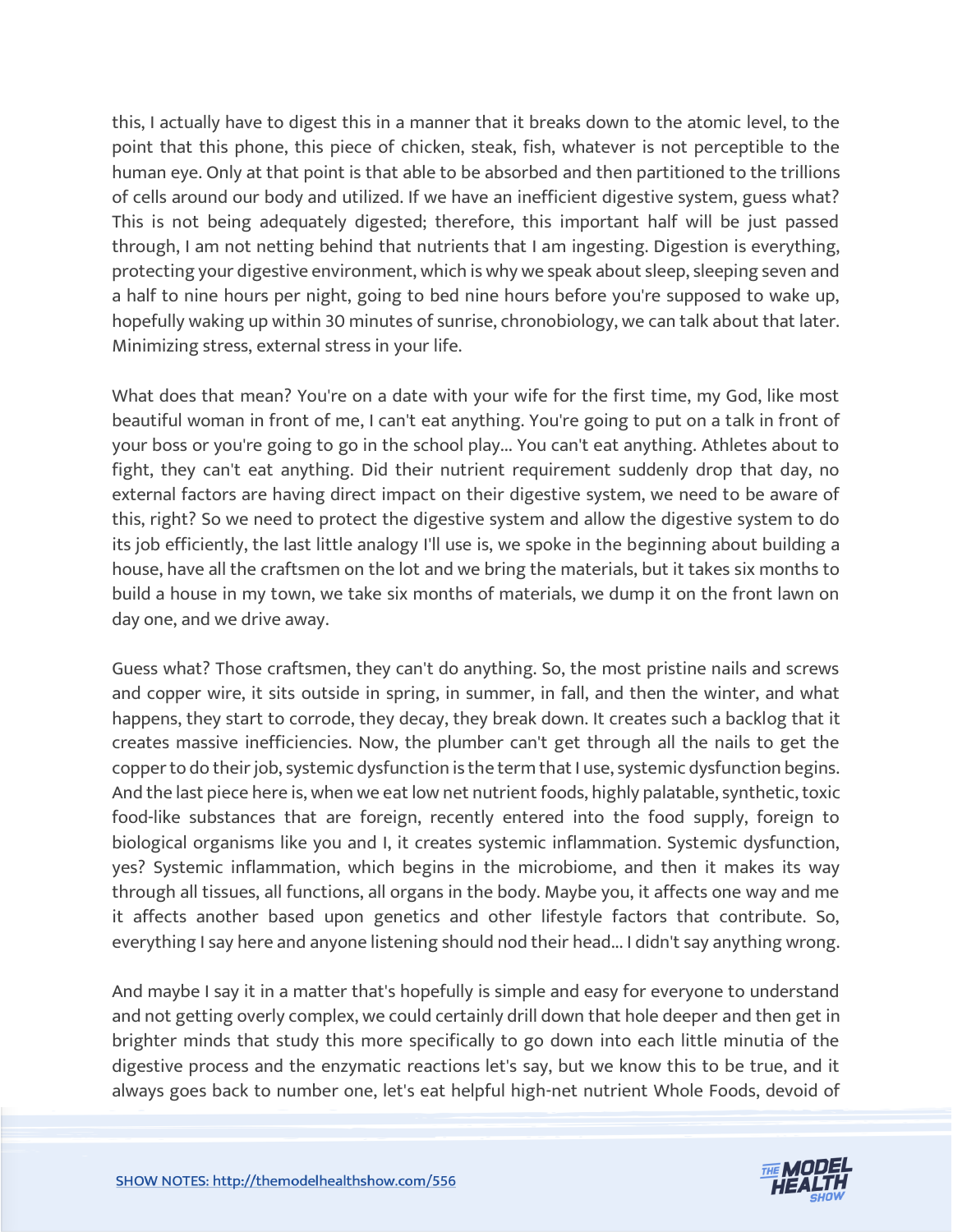synthetic toxic chemicals, devoid of processing. Let's eat in regularity, let's eat food that our body understands from the soil that we grew up on and our grandparents and hopefully their grandparents grew up on that our digestive systems have grown accustomed to such foods.

Look at lactose intolerance. Pale-skinned Eastern European cultures typically have much higher instance of lactose intolerance than maybe the Italians, let's say, and if I'm saying Eastern European maybe I'm getting the parts of the world messed up. My wife, very pale. Pale, white, blonde hair. She can't sniff ice cream without feeling sick. I come from Native American and Sicilian background, I grew up on pasta and milk products, so did my dad and his dad and his dad, we can hit that a little bit more, a lot of science supports that. That's based upon the enzymes that we have cultivated over generations, so when we think like that, then we pull back to now, the over-consumption, like you said, 60-plus percent of ultra-processed foods in the food supply, well, what is that doing to humans today? But then our children tomorrow, and then their children, the next generation that comes through, this is where things get scary, and this is where we can start turning it around through awareness.

**SHAWN STEVENSON:** Yeah, man, this is remarkable. Thank you so much for sharing this and I'm so grateful. Even when I pose this principle to you, one of your principles, I'm so glad that you drove this into the digestion sphere and talking about even this phenomenon with inflammation, and this is something that folks are going to continue to hear more and more and more about because this is really the crux of the situation, is this internal fire that's taking place in the human body, inflammation is not a bad thing, inherently inflammation is required for form and functionality of the human body, but excessive inflammation can literally start to burn your body down from the inside-out. And this was published in the Annals of the New York Academy of Sciences, and the researchers were looking at this connection between the brain and the gut and brain inflammation, specifically hypothalamic inflammation leading to dysfunction in the performance of the gut, which can literally... Your gut and your brain, your brain can tell your gut to increase the absorption of calories from your food, or it can tell your gut based on the nutrient supply that your gut's telling your brain like, "Hey, we need some of this, we need some of that."

If that communication starts to get lit on fire, essentially all hell can start to break loose, and instead of us addressing these underlying issues, we're looking for a "fat burner," we're looking for some kind of these superficial treatments, and to bring it all home with these diet frameworks, which again, we know the guys, these are our friends and colleagues, and the point being that all of this has value, but we don't want to miss the forest for the trees, and understanding that each and every one of these frameworks, if we even talk about a carnivore framework, it might be a situation where this person's autoimmune condition is so severe, they're so reactive to so many different plant foods at this current point because of the damage that's taken place, because of some other types of plant foods or processed foods or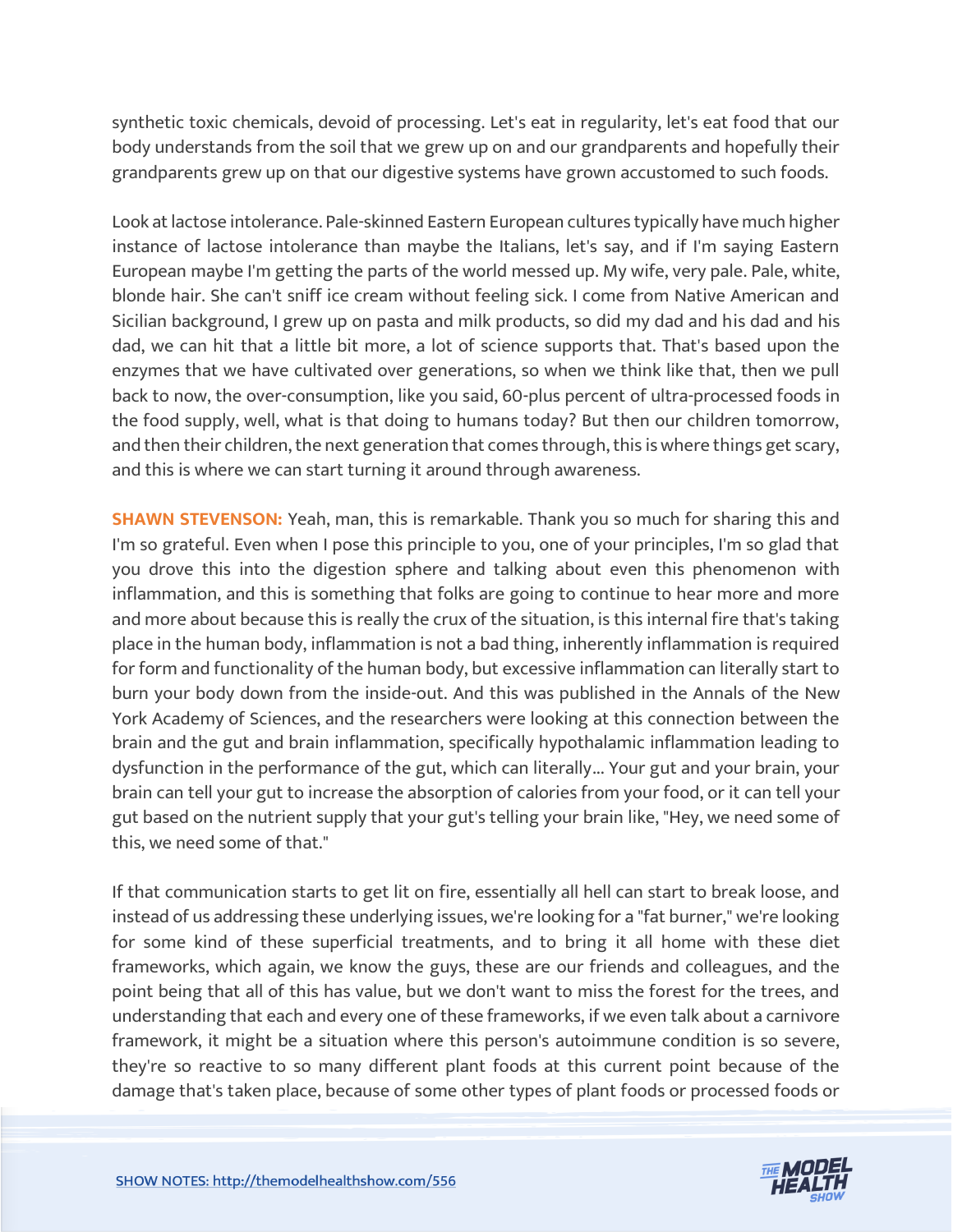whatever the case might be, and maybe this carnivore framework can be helpful for them to reduce those symptoms and their body start to heal.

But living and promoting this one framework as if it is gospel, and the only thing humans should be doing, is that what we evolved with? And just like being able to keep our cognitive awareness about us and understand all of these things have value, but if you're not getting these principles that someone like the legendary Mike Dolce is sharing with us, we're really... Again, we're really missing the point, and this brings us to the final principal here, which you have, again, you have multiple principles, depending on the framework, and they all have legs to them, but these five fundamental things, eat real food, eat more protein, eat less processed sugar, eat until satisfied, not full and number five is, drink mostly water. Let's talk about this one.

**MIKE DOLCE:** Drink mostly water. Let's be hydrated. Hydrate, and most humans that we come in contact with here who hire us for consultations, and we do full intakes and health histories and lifestyle, we understand the average person... Dare, I say every single person we come in contact with at first is chronically dehydrated, living a dehydrated lifestyle. Now, we know when we wake up, we wake up dehydrated, we haven't drunk anything typically for six, seven, eight, nine, 10, 11 hours or more while sleeping, and when we sleep, what do we do? We sleep with our mouths open and we respirate, we lose moisture every breath that we take, we're also losing fat through respiration while we sleep, we're losing fat, which is really cool, kind of gross all over my pillow, but anyway.

So, when we're breathing out, we're respirating. We're also perspirating. We are sweating while we sleep, we wake up then we urinate, maybe we use the restroom once in the middle of night, again in the morning, we are chronically dehydrated when we wake up first thing in the morning, and then many people will do what? They'll have a cup of coffee, which will dehydrate you further, caffeine is great, thermogenic properties, there's other good things, antioxidants in the coffee, fine, but now you are even further dehydrated and then you continue on through your day, most humans, the average... The average American here will talk about chronically dehydrated as we go, so that last principle is a reminder, is to remind people to drink more water and in fact, drink almost entirely water. Drink more water.

My wife, again, great example, 125 pounds, don't tell her I said this, she drinks a gallon of water a day, that's four liters a day, she's a mom, she exercises downstairs, Peloton or pre-core some yoga, she does her own little thing, doesn't do anything that I do here, she has her own little routine. She's not grinding, trying to make gains to get the booty popping, she's just trying to be healthy for her, she's drinking four liters a day. I get 220-pound fighters who are complaining about drinking 216-ounce bottles, but they're crushing Monster Energy drinks and cold brew Nitros, and then they're having proper 12 whiskey or a rack of beer or whatever else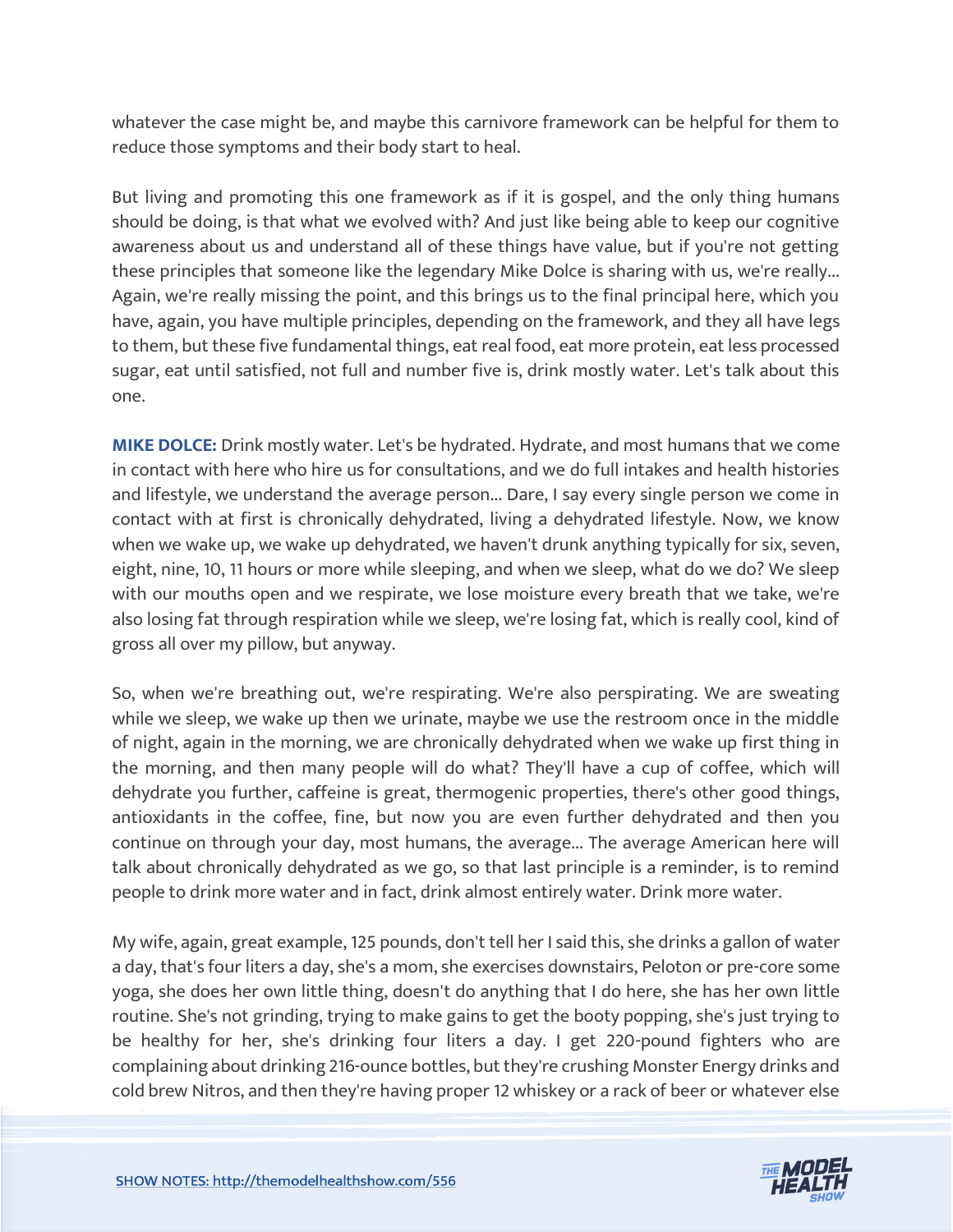is at night, and all of those, so drink more water and we could go deeper into the hydration level and that's...

We are experts with hydration, dehydration, rehydration, because of our athletes who compete in weight class-oriented sports, and we do have to... And I will say we don't have to dehydrate them, but we do have to dry them out prior to stepping on the scale. We do that through... If we had more time, maybe we could break that down slightly, but we find a way to do it that they are not dehydrated. In fact, we look to super hydrate them going into the dry out phase, and then we pre-hydrate them into the scale. So again, the point being is water is necessary, everybody knows that, but most people overlook it. And in that, we must drink more water. Now, water has less... 2% dehydration... I'll leave you guys with this; 2% dehydration has a dramatic negative impact on cognitive function. Visio-spatial awareness, my ability to see distance, track distance and movement, at just 2% dehydration.

If I'm 200 pounds, if I lose about four pounds of water weight, my ability to track distance and perception and react to that dramatically drops. We know this of course because we work with combat athletes. We need to know this. Cognitive function, my decision-making skills go down dramatically. Cardiac function is dramatically reduced, putting more stress on the heart itself. Digestion, the ability to digest food goes down, because we need water, we need fluid as a part of the digestive process. So again, the body starts to crumble at just 2%, and we've tracked 2% but... Not we, there's more than enough studies that kind of use 2% as that first threshold, that first level. Most people are dramatically dehydrated as they walk through their life, and it's so easy to drink water. Empty bottles all over where I am right now. I don't go anywhere without water being like a hand, an arm's length away. That is the easiest thing for every person to do. It costs absolutely nothing.

And we say, start your day with water. First thing, water, room temperature water, because it's easiest to get that. Get water in. You're dehydrated, let's get the water in, six to eight... 16, 32 ounces. And then I'll drip in a little bit of caffeine from black coffee, a little espresso and a little tea maybe and slowly start to increase the day. But what can I say? It's like oxygen. Alright, let me wrap it up with this. In order, the tenets of survival, number one, is oxygen. Two minutes. Rule of two. Two minutes without oxygen, most humans die. Two days without water, most humans die. Two weeks without food, well, most people are still going to be alive two weeks after not eating. Not going to feel great.

Two days without water, most humans will die. Well, what's most important? Most people are walking around chronically dehydrated, on the brink of death simply because they, "Don't like drinking water. I don't like the way water tastes." Sprinkle a little fresh lime into it, slice some cucumber into it. The water in our house, you'd pay like \$8 for a glass of water in my house. We put some fruit in there... Whatever we do, we just dance it up seasonally, so it looks good.

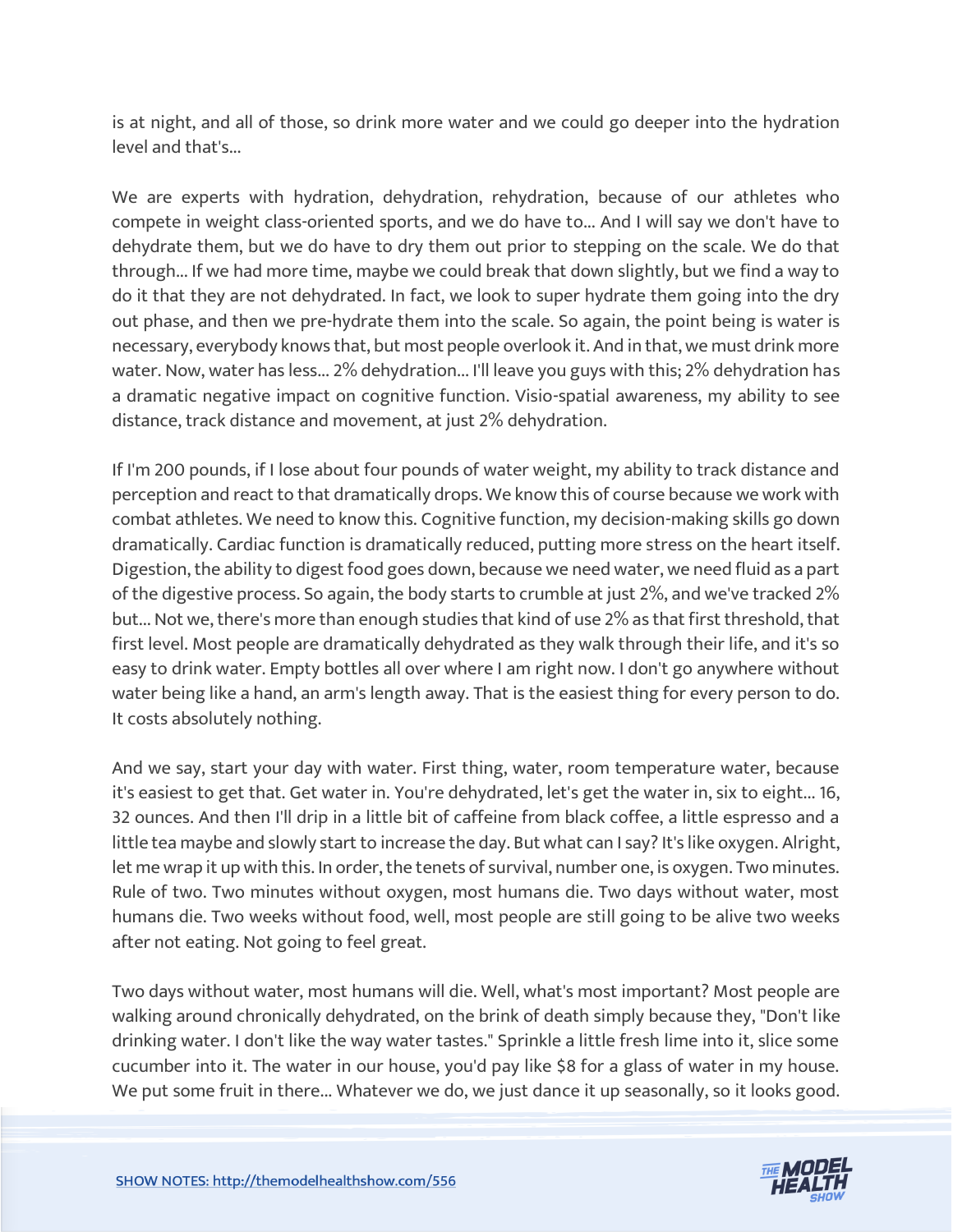The kids are all day long just filling up their little cups with water, in their little glass crafts sitting on our counter every day. It's so easy to do. Sorry, I ranted a little bit on that one.

#### **SHAWN STEVENSON:** No, no.

**MIKE DOLCE:** Just drink water. It's free, it's easy, it's there for everybody.

**SHAWN STEVENSON:** Yeah, man, listen, do not apologize for this. This is another principle of being human, and you just said it, it's a cultural phenomenon. And of course, me working with so many folks, I've heard the things, I know folks... There are some folks listening just like, "I don't like water. I can't drink water; I don't like the way it tastes." And we've got to understand, one of the things was when my youngest son... Now being so online myself cognitively and seeing these patterns like, "Oh, he's not really drinking that water." When he was like, sippy cup, I put a couple of drops of some English toffee stevia, like two drops in there. Now, he's like guzzling it down and over time, maybe we put three drops over time, we move it to two drops then one drop. Now, this kid, and I've seen him like 95% of what he drinks is water, and that's just normal.

We might go to a restaurant every now and then, and he might... And we leave it up to him. He often doesn't order like a juice or anything like that, and if we do on a rare occasion, like maybe a little juice box or organic apple juice comes along with the meal or something, but even that, he's just not that interested in those things because his cultural kind of programming has set a template for his taste that just like even too much of that sweetness, too much of that stuff can be repelling. Which sounds crazy, is very counterculture, but it's finding creative ways with water, for example, so that we do... And you don't have to like, love it, love it, but just get to a place where it's just like, "Yeah, there's a resonance there." So, finding a place with resonance.

You just mentioned a couple of things. They've got these little cool infuser bottles. You're going to pay \$8 for a Dolce water at his house with a little zest of some cucumber and some Himalayan salt or whatever the case might be but find ways to dress it up. All of this conversation today leads us to this place where we're living at a time right now, and you hear it, I hear it. People have these tag lines or even they're sort of becoming like an axiom to "Follow the science", "Trust the science." And you actually have some insight into why what people unknowingly refer to as science. You said this, why science doesn't work? Can you please explain that because that sounds very counterculture to say something like that?

**MIKE DOLCE:** Well, the point of that statement, science doesn't work because science is not an end result. Science is not a conclusion. Science is the application of the scientific method, which is questioning. Questioning, constantly questioning. So, when I hear someone talk about keto, I listen and say, "That's very interesting." But what about glucose? What about glycogen

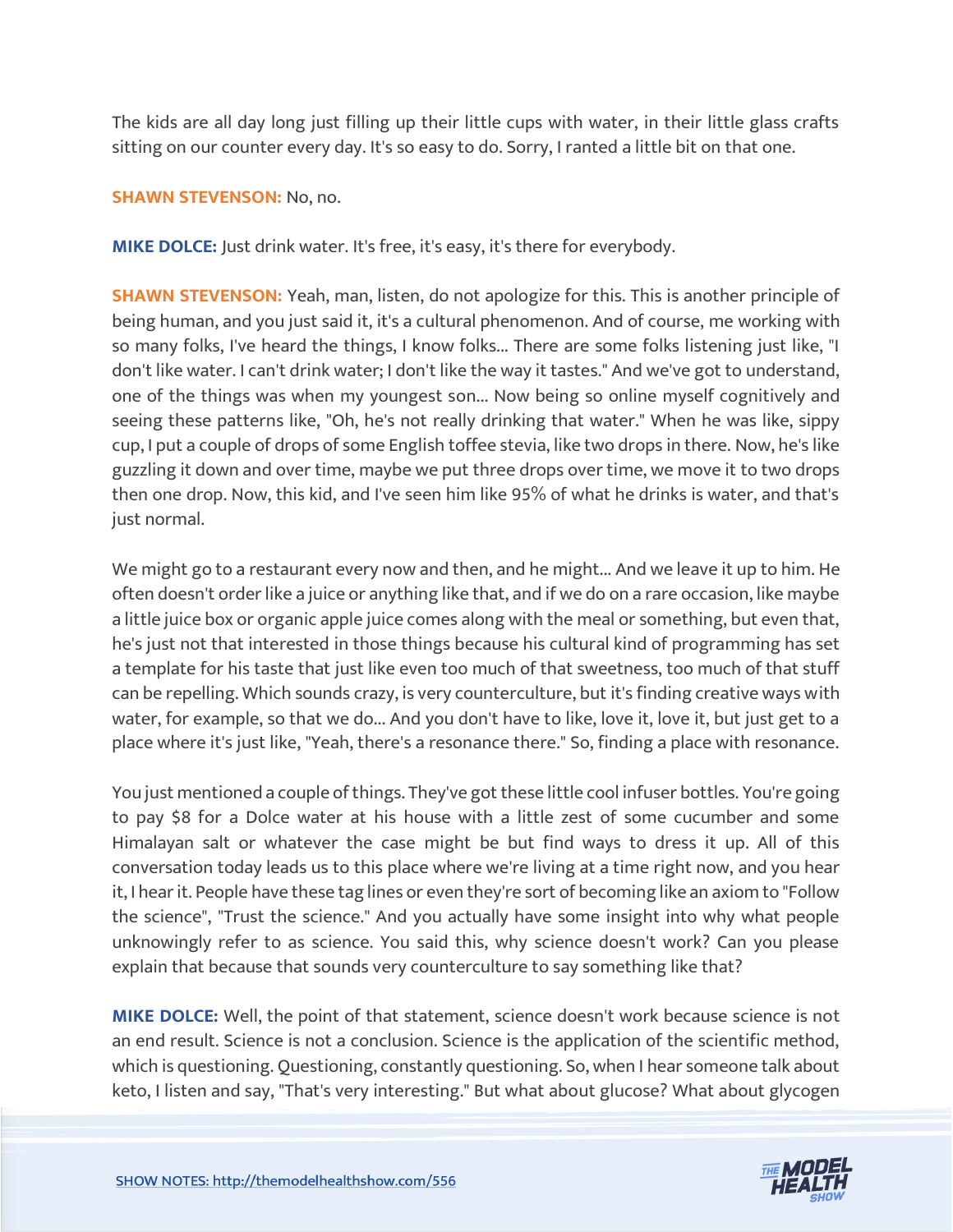storage site specific ending muscle that's available for rapid utilization as an energy substrate, instead of waiting for a ketone to make its way through the body, the bloodstream, to get to the point then I can actually utilize the muscle, let's say. Well, that's an interesting question, but if you listen to a "PhD" who's selling the keto narrative, and I'm just using that 'cause you can do it with anyone, well then wow, back sounds damn compelling. And guess what, all of a sudden, keto becomes the number one searched hashtag on Google for months. 18 months typically, and then it kind of peaks, gets a second life into modified keto, keto for athletes, which is simply...

Nobody's ever been in keto anyway, by the way, because they never actually attain ketosis because they break their low carb thing every five to seven days, but I digress. So, the point of... Science is flawed in that following the science is flawed, in that we should always be asking questions. We could look at what's happening in the world today, and I don't want to get on to that, but we should be asking questions. And I've spoken and I've been attacked and supported by PhDs. Well, you look at their resume, wow, they got a lot of letters after their name, but what they say is b\*llsh\*t. What they say is b\*llsh\*t simply because they studied the bullet points from one journal that supports their bias, their narrative, and they can argue the hell out of that. They can do a really good job, but then I can go see another PhD with the exact same credentials who will study a contrary journal and argue those bullet points, and both will technically be correct. Both will be correct.

This happens in fitness and nutrition more than anything that I... Well, that's where my world is, so that maybe it's outside of this world, but I see it constantly. Now, what I say is, "Well, okay, I hear what you're saying. I hear what you're saying, but in the real world, what works? In the real world what works?" I try to be a pretty intelligent person as everybody here, we're all pretty intelligent people, we listen. We can tell when we're kind of being taken advantage of from the used car salesmen, we can tell when the waiter keeps saying, "Hey, can I fill up that drink? Can I fill up that drink?" Well, they're just running up the clock, right? When the taxi drivers taking you the long way to get where you have to go, you can tell where you're being taken for a ride. Well, I kind of apply that mentality to when I'm being told something is scientific, and what I tell my audience is, "Please, every single thing I say, prove me wrong. Don't take anything I say at face value, please. Everything I say comes evidence and validated, comes also from experience. I've seen it."

So, I've seen a lot of science out there that fails miserably and then I see a lot of maybe not yet supported scientific theory that is anecdotally accurate, and we might not exactly know why, per se, and bodybuilders are great examples of this. Bodybuilders' far ahead of the curve for decades between where science finally caught up with them. So, the point is not to bash science, I am a man of science as you. I work in a scientific industry. I have licensed registered dietitians on staff and exercise physiologist as a part of our team. We are deep in science, and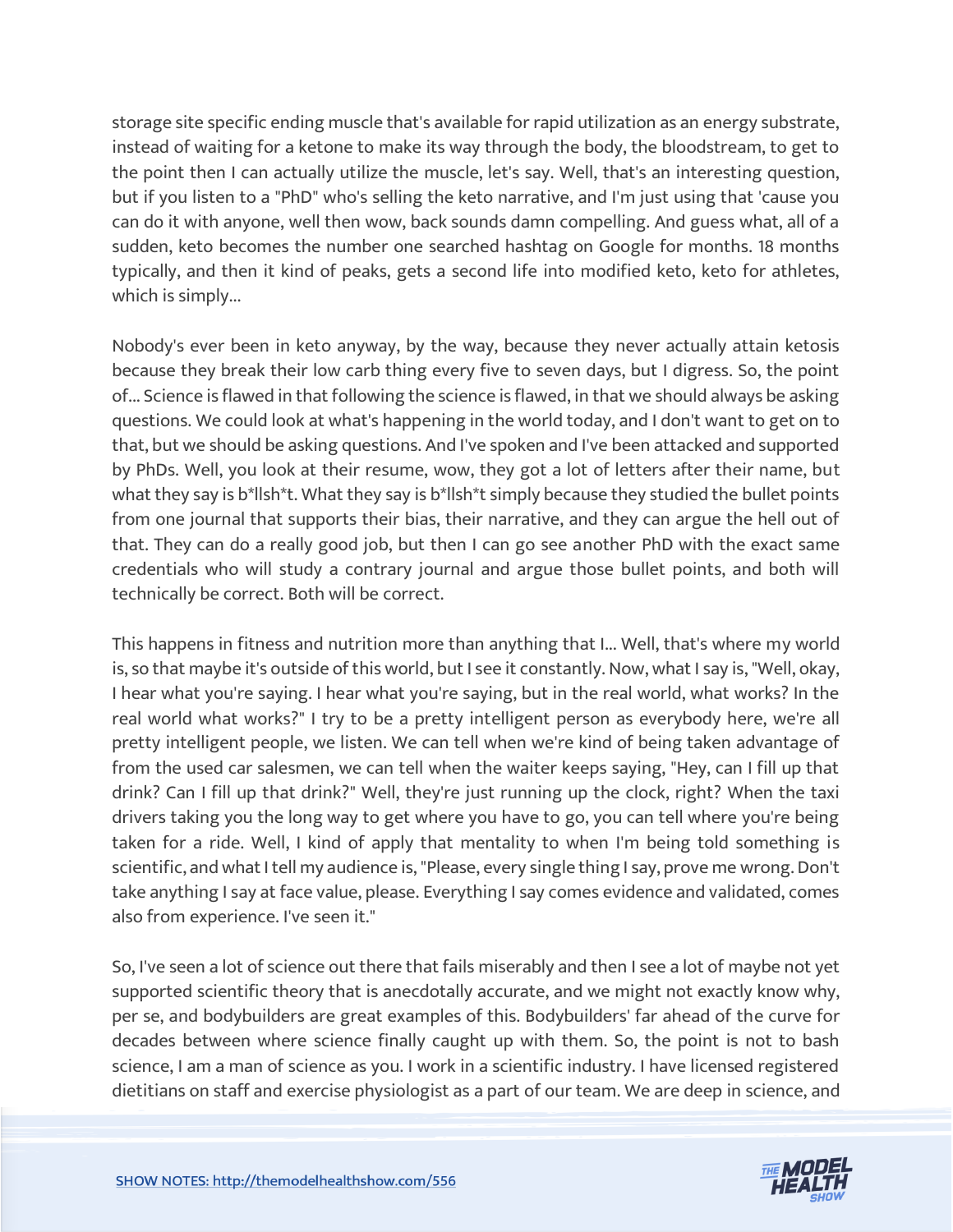we go through the science every single day, but what they're teaching in most colleges doesn't work. What they're teaching in most colleges is based upon what was thought maybe 10 or so years ago, so when... You probably see this, maybe I'm going to get myself into trouble here, but when most students come out of school with a BS or an MS or a PhD or advanced degrees where they have no applicable experience to understand if what they learned in school actually works, and many times it doesn't.

And then they have to figure out why it doesn't and throw most of what they learned in school out the window because they studied the science, but at the same time, that does not often work very well. So, you and I, we're kind of riding the cresting wave, and that's what I like to say, we are riding the cresting wave, and most people are sitting on the beach right now just kind of staring like, "Oh, he's not going to catch that. They're not going to catch that wave, he's going to wipe out on that wave," but we're actually in the water, on the wave and we can feel and see the contour, the curve, the power, the shape, where it's going, and we can ride that all the way to the shore very successfully. In many ways, that's what science is. We are riding the cresting wave of what actually works, listening to all opinion, looking at all the research out there, but for me, it always goes back to our base foundation, which is why what we talk about is so simple.

And most... The biggest complaint criticism of me is, "Man, Dolce just says the same stuff. Dolce's been saying the same stuff for years now. Dolce doesn't say anything new. I've never seen anything new come out of what Dolce says." Why is that not a compliment, by the way? That's how they try and knock me down. I don't see any revisions to Newton's law of gravity that are really substantial, right? Let's say... There's maybe small little insights that could be made, and of course our system has evolved in time, but baseline, I'm saying exactly now, and Shawn we've known each other for a decade plus, I'm not saying anything. Now, I'm probably saying the same stuff even more simply than I had previously because this is the base, this is how we work. Biological organism. This is what we are. Rule number one, do no harm, so I can't hurt you, I can't poison you, I can't risk long-term health, by my little short-term little techniques which many of those in the field do. So, to kind of back it up, science doesn't work. Science doesn't work when you take it at face value without asking questions, but then also using your own informed consent to apply it as it suits you in your life in the real world.

**SHAWN STEVENSON:** Yeah, and everything that you're saying is right on the money. This is part of the issue. The current circumstances that we're existing in right now, and you and I are both big fans of paying attention to results. And if we look at the results of the way that our society has been educated, the way that our society has been fed, the way that our society has been conditioned to move or not move, has led to the place where we are now the most chronically diseased nation in the history of humanity. We have the highest... We're knocking on the door almost 50% of our population, not just overweight, clinically obese. We're about

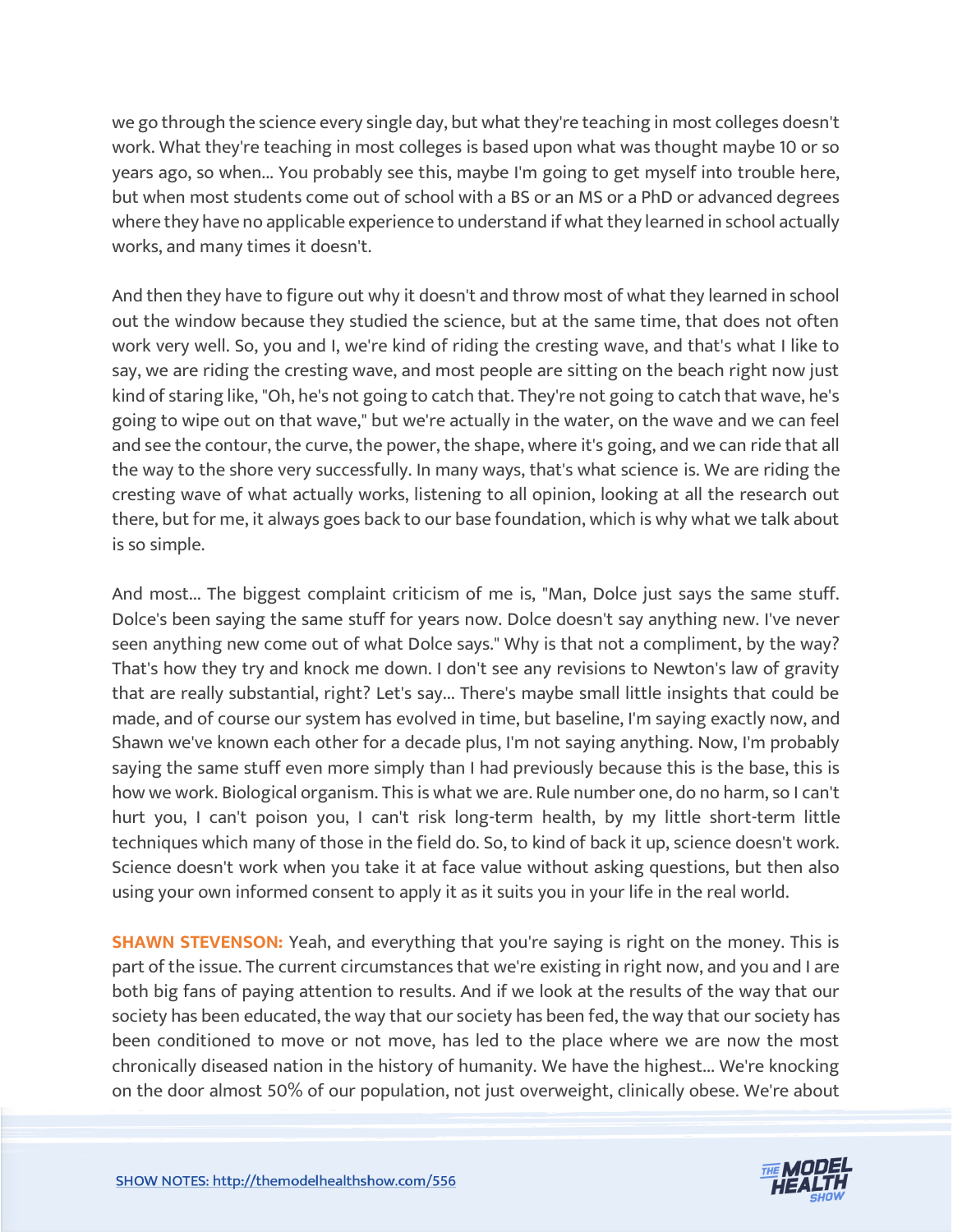to reach that number. Right now, it's around 45%. How is that even a thing? Not to mention our multi-epidemics of chronic diseases that, according to our most prestigious medical journals, who, if they're not getting funded by a pharmaceutical company, for example, a study, for example. It's very rare that a study is going to be published talking about diet nutrition, but in the Journal of the American Medical Association it's now been affirmed. Of course, smoking is a big issue, but poor diet is the number one risk factor for the chronic diseases that take most of us out, and it doesn't have to be this way.

And so, I love this because this, this mantra of trust the science is so ignorant because trusting science, science says different sh\*t. We can't just say, "Trust the science," that's trusting that person, Science, or that principle of science and what's being taught in our university settings, I'm a product of that, but simultaneously because my health was so poor in the beginning of my college experience. I went from a full credit load, 15 hours down to three. I was barely hanging on because I was in so much pain just to even go to class with this arthritic condition that is supposed to be relegated to people who are senior citizens. But by transforming my own health and still having about a year...

Once my entire physiology in my mind and everything changed, I still had about a year left in my collegiate experience, and now my professors are my clients. Fellow students, the basketball team, these folks... I'm getting a first-hand experience to see what actually works, and I'm coming into it, of course, I've got my perspective that what I did is going to work for everybody, not true. Not true, especially when you don't have sound principles that are largely unchanging like you're disclosing here, which took you years to figure those things out. And I love that analogy with gravity being pretty consistent, we can pretty much bank on that. If I jump off of this building, I'm not going to float. I might think I'm Neo or Trinity, but chances are...

And by the way, if you haven't seen the latest Matrix, don't see it, alright? Keep it pure in your mind. Keep The Matrix pure in your mind. I'm sorry, I love Keanu Reeves, love those guys but nah. Anyways, so the point being, if we get into quantum mechanics and we start to look at theories which have some credibility to them, that we have multiple universes existing simultaneously, the gravity might be a little bit different there. We can get into... We can start tickling around, but we still... The key here is we have to be open to it, however, what does the majority of data say, then we can start to have some trust in science when we are looking at multiple perspectives, keeping a rational open mind, bringing about healthy skepticism to the principles we believe then we can really start.

The thing is, if you're willing to be wrong, you end up being right a whole lot more, and that's the muscle that I'm wanting people to work even in these conversations because here... And I'm so grateful for this and everybody, thank you so much. This is an inclusive place where

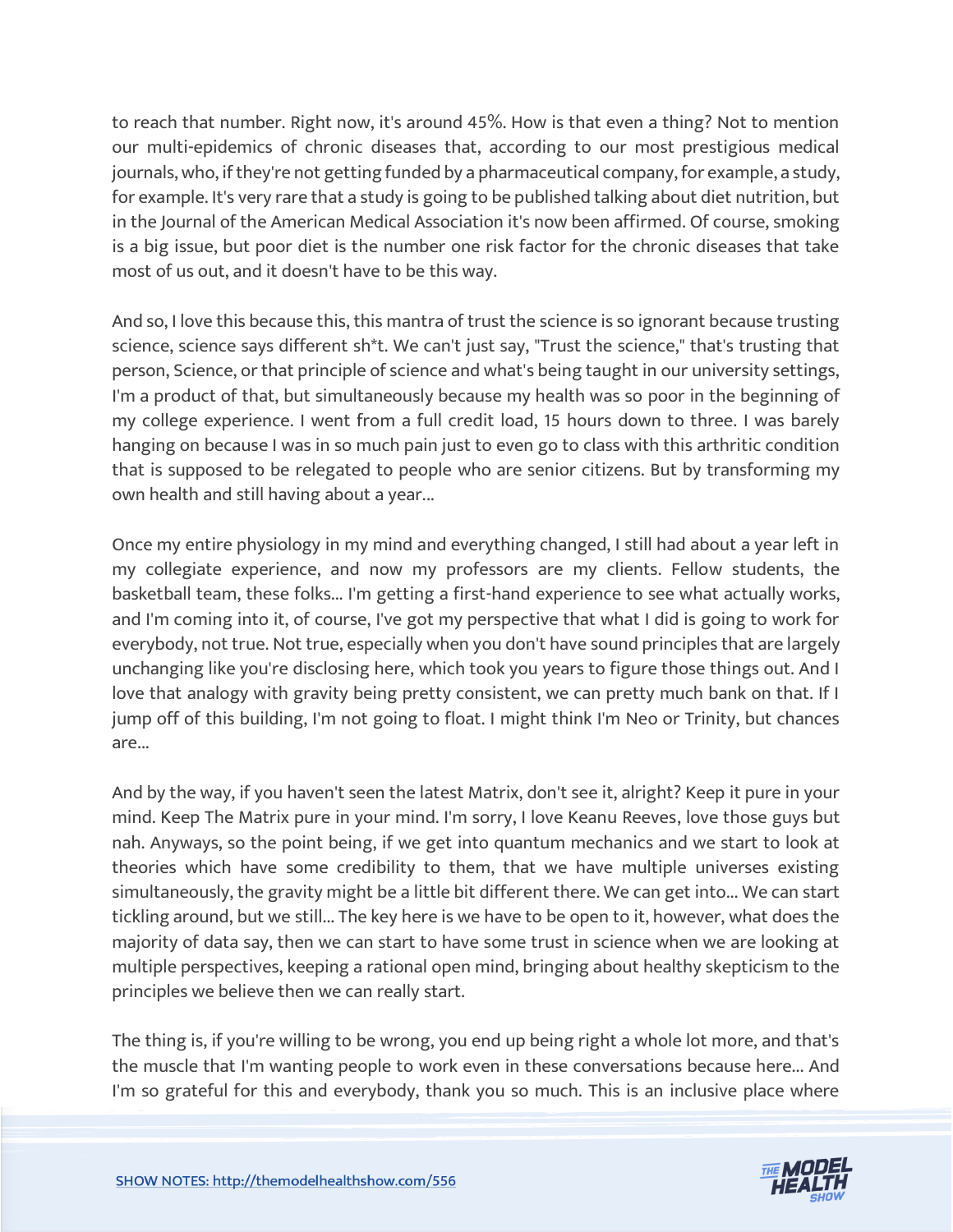we've got folks who are using a vegan protocol and lifestyle, and we got folks who are using a carnivore protocol and lifestyle, paleo, whatever the case might be, and abiding by a certain framework, but people are coming together here and learning and exchanging ideas and even rubbing up against some discomfort and ideas and concepts that might not agree with our current paradigm way of thinking. And so, allowing a place where we bring on folks with different perspectives, but also highly vetted because their principles across the board tend to work for people. And so, I love this so much and I want to pivot to this next thing, which is... Listen, I just went for a hike with my family the other day, which is... Hiking is new for me.

#### **MIKE DOLCE:** Oh, alright, alright.

**SHAWN STEVENSON:** I'm not from a place where we hike. I'm from a concrete jungle, you feel me. And so, this whole concept of hiking and seeing people on the trail and this whole thing in LA, man, it's very different, but we coming out of the hike and in people's yards, they've got the sign up with some principles of inclusiveness and wonderful tenets, but it also says, "Science is real." Science is real. They got to f\*ck\*ng say this. Science is real, and that reminded me instantaneously of Michael Jackson receiving this award and saying in his award for whatever random reason, "David Blaine, your magic is real. Your magic is real, David Blaine." No, it's not. It's magic, Michael. Science is real. We don't have to say that because what that is alluding to is that there are people out here "science deniers" who are just like, "Shove your science. I don't... " Just like this mentality that people are not...

Everything is science. That's the thing. It's not a matter of if it's real or not, everything is science. We might use different language because science is a language in and of itself, like it's a unifying language, but there are different dialects, there are different accents. It's a beautiful unifying thing but to say that science isn't real, like these people don't believe science is real because they don't "trust the science", it's dismissive, and it's one of the things that's creating more conflict between us. And so, I want to kick this back to you because you've also been stating some of the most important things, which you were doing this very early on as was I, and now the things that you have shared have come to pass, and you were even suppressed.

Your voice, your message was being suppressed when you were saying. "Hey, listen, the data is indicating that our biggest risk factor as a society for our current pandemic experience with this virus, it's on everybody's mind, is obesity. It's right here in the literature." And you were saying that not from a, again, pointing the finger, "These guys are wrong. We're right," but just like, "This is an issue. We got to discuss this. We got to do something about it." So can you talk about why you brought that forward and what your experience has been since.

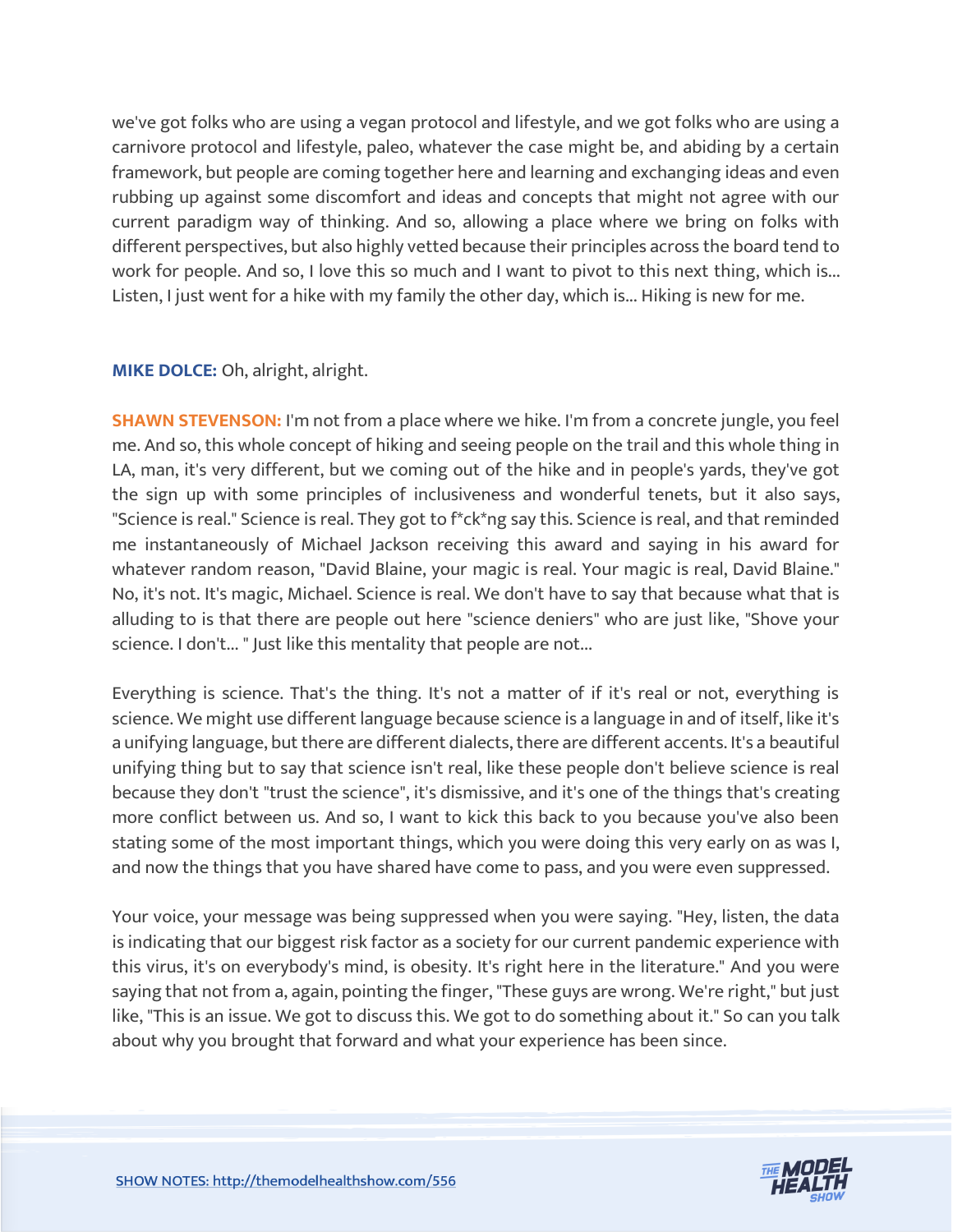**MIKE DOLCE:** Absolutely, and I appreciate that. In the very beginning, back in spring 2020, we saw very specifically a direct correlation between high body mass and the lifestyle associated with high body mass as being a direct co-morbidity, to use the common term of, we'll call it allcause mortality. When you look at the science, you know, high BMI individuals suffer from more chronic disease, more chronic illness, and do not live as long as their lower BMI counterparts, even irrespective of body composition. We can drill down deeper if we want to use that as a subset, but not for the purpose of this conversation. So, we know the higher the BMI, the higher the risk of early death. We also know high BMI individuals do not respond well to immunize... I don't want to say the v-word, to getting shots. They do not have the same immune response that low BMI people do.

This is not controversial, by the way. Pharma knows this. So, when they're developing the new protocols, the tentative, the FDA-approved protocols, those are typically not tested in high BMI individuals on purpose because that would weigh down, that would drag down the success rate. Also, the majority of those individuals who are being hospitalized and suffering are high BMI individuals, we know that in the very beginning. We know that the flu, we know that pneumonia, we know that cardiovascular disease, we know that Type 1, Type 2 Diabetes, we know PCOS, we know stroke, we know all of these chronic conditions and illnesses directly and devastatingly affect the higher BMI individuals. Thank God we can control that to a very large degree, unfortunately, most people don't, and that is what we spoke about. We said, "Hey listen, do everything you're being told." And this is... We have been... All the tech companies have shadow-banned us, have repressed us, those have squashed us from thousands of followers per week to, we lose the same amount we gain now.

We've been frozen on certain outlets and just the whole thing, but we still speak the message. And in that we said, "Wear the face covering, do the social distancing, do everything you're supposed to because we're trying not to get banned, but if you "believe the science" then you will immediately... " I actually publicly went after Neil deGrasse Tyson. Neil deGrasse Tyson recently was telling everyone that if they don't get the...

#### **SHAWN STEVENSON: Inoculation.**

**MIKE DOLCE:** The inoculation. Thank you, the inoculation then, I don't know, like a Republican or something like that. And I said, "Hey, Neil... " Who is in my opinion, a high BMI individual, likely over a 30 BMI rating. I said, "Neil, if you are a man of science, will you commit now to your millions of followers to bring your BMI down to the medically determined healthy standard of 25 or less?" I was attacked, bro. Attacked. This is a high BMI individual. Neil... Like if you make that statement fine, okay, that's your opinion, but you're a man of science. Why am I speaking to science and you're actually making ad hominem attacks on just regular folks who might disagree as we have. Now, I'm not a Republican nor Democrat, I think they're all corrupt. To be

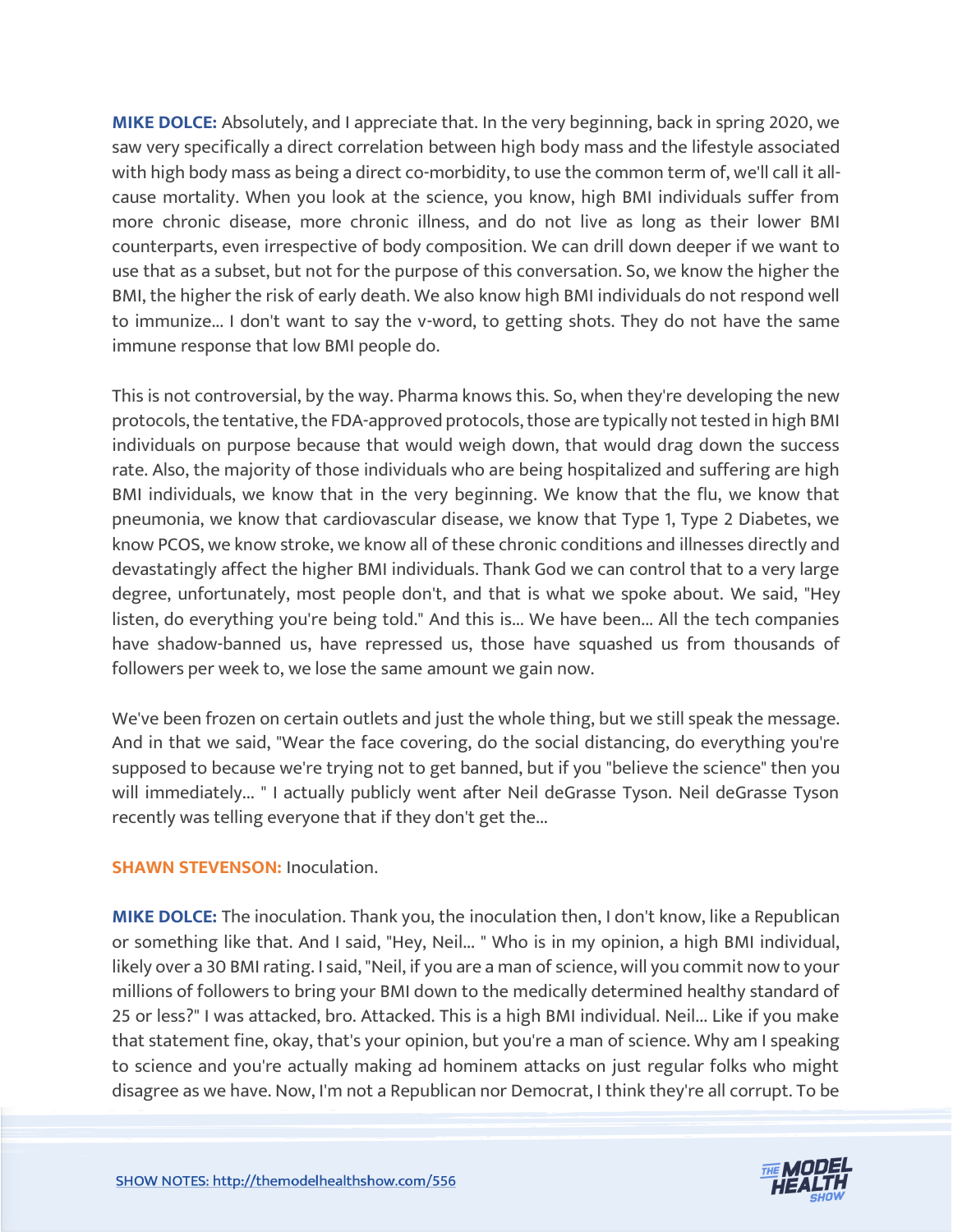honest with you, I'm not a political person at all. I'm a man of science. Now, I understand the higher the BMI, the higher the rate of death and all sorts of negative outcomes, why... And Jen Psaki, who's the spokesperson for the current presidential administration was asked recently about why the administration does not speak about health and body weight. And she basically pivoted, diverted the question essentially saying, "Well, we listen to medical advisors and if they suggest that we say that, then we'll say that."

Well, the CDC has already come out and said that many times, and that's been on their site for decades, the direct relationship between all-cause mortality and high BMI, and here in our system, we have a threshold of 15%. We use the threshold of 15 for men, 25 for women. If we can get your BMI below 25, we can see... Or above 25, let's say, I'll use it this way, BMI of 15% or above in adult males, your instance of all-cause mortality, you risk hockey sticks. Below 15%, dramatically drops like life extension longevity, and also utility is much increased if you are below 15% body fat. Ladies, a little more subjective with the way they hold their weight and curves and things. So, we say 25, mid-20s, we know that to be true. And it frustrates the heck out of me that obesity is a habit, chronic disease and illness in many way...

It's a habit, it's a lifestyle habit, it's because humans are sedentary, they sit around. Humans are creatures of comfort and convenience, they eat the highly parable low net nutrient foods that causes systemic inflammation, disrupt their digestive system, and creates new health problems over a long enough period of time. There's no refuting of that, these are facts. But to your point about people saying, "Science is real," what about that science, 'cause that science is more real than the constantly changing current narratives that keep changing. The UK, did they not believe in science? They just wiped away all restrictions. Austria imposed a tax on people who are not getting... Who won't get the inoculation? Who's agreeing with science or not? I don't understand.

What's happening? Up in Canada, we have friends and clients in Canada, its insanity, what's going up on up in Canada right now. So, my sister works and she's a nurse, she works in the healthcare industry, she's at risk for her job while being a front-line worker in the hazmat suit working on people every day, being forced into medical decisions that she shouldn't have to be forced into by a narrative instead of a conversation with her and her doctor. That's where the conversation should be. But anyone who walks in their doctor's office at a BMI over 30 the first conversation... In my opinion, the doctor should say, "Alright, we have to address this high BMI issue because the medical literature clearly shows that you are at risk of hypertension, of heart disease, of Alzheimer's, of stroke, of type 2 diet... Pre-diabetes, if you don't already have it, you probably do. Type 2 diabetes. You probably already have that too, you're marching your way towards all these negative outcomes, and then God forbid, you get infected with what's floating around right now."

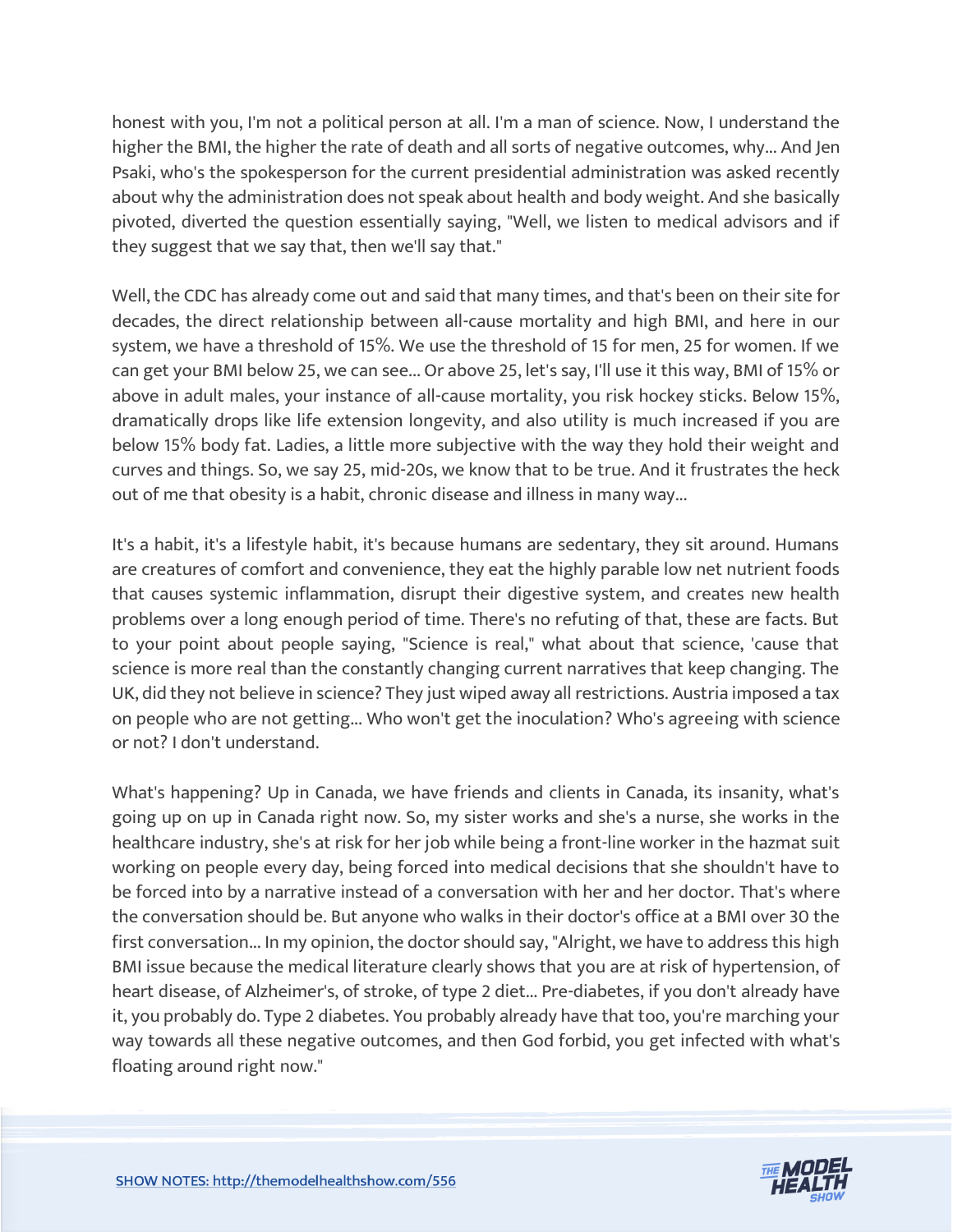What's going to happen there? Well, we know what's going to happen, because what was it? 75% of those who pass all have been high BMI individuals, that was the old... The last data that I saw. So, when we keep that in mind, it's, "Man, what is this?" Again, and that's the point earlier, what is the science? What is the real science? What is the real science? I know what it is, but if I say it out loud... Well, I did say it out loud and I got banned for saying personal accountability, personal responsibility, let's start moving our bodies more, let's be more intentional about the foods we eat, let's stop eating the process foods, let's eat more high net nutrient foods, let's stop eating until we're full and let's just satisfy, let's eat enough food but not overblow it, let's get our BMI down to proper levels, let's go get our blood work done, let's look for any sort of little insidious landmine that might be waiting in our genetic code somewhere.

We all have something that's lurking. Most people. They haven't done any of this, but they will wear their little clothing on their face, and they'll point at you as then they go sit in a restaurant, take it off, laugh and cough and sneeze and go to the restroom and do all the other stuff, come sit back down... I saw a guy walking into a shop scramble with his girlfriend... Coffee shop, scramble to get his mask on, puts his mask on, has it below his lip, he was so indoctrinated into this odd behavior, and I stood there watching him... Watching him scramble to get it... Watching him walk, and this is like, I'm not ranting. Maybe I'm ranting on that, this human is so confused, he put it on below his lips, so his nose is exposed, and it was just a traditional surgical mask, it's probably in his pocket for a couple of days. Gross! Pulls it out of his dirty pocket, number one, right? Scrambles, it's not like it's sanitary or hygienic.

**SHAWN STEVENSON:** Where his phone has been where all of the particles of feces are... Just let me back up, that's getting into science a little bit more.

**MIKE DOLCE:** It's crazy, man.

#### **SHAWN STEVENSON:** Listen...

**MIKE DOLCE:** The barista that picks their face, picks their mask, then grab your coffee, hands it to you with their germy little moist fingers off their dirty little cloth mask, they wear the mask, then they pick it, so they could talk to you, then they touch the bar, they touch the door handle, they hand you your cup of coffee, you grab it, now you've got their little germs, so you're transmit... There's so many different things. I'm a germaphobe, by the way. So, I'm much more in tune. Like if I shake someone's hand, I can actually feel it until I go and wash, like something that I deal with in my life. I shower three times a day, like I'm that dude in real life, highly functioning, by the way, so I am much more like aware of transmission points, like I carry gloves with me and sanitize and all that stuff, so I'm pretty in tune in to a lot of it, and I see how ridiculous it is and I'm not like them. I'm a freaking germaphobe, right?

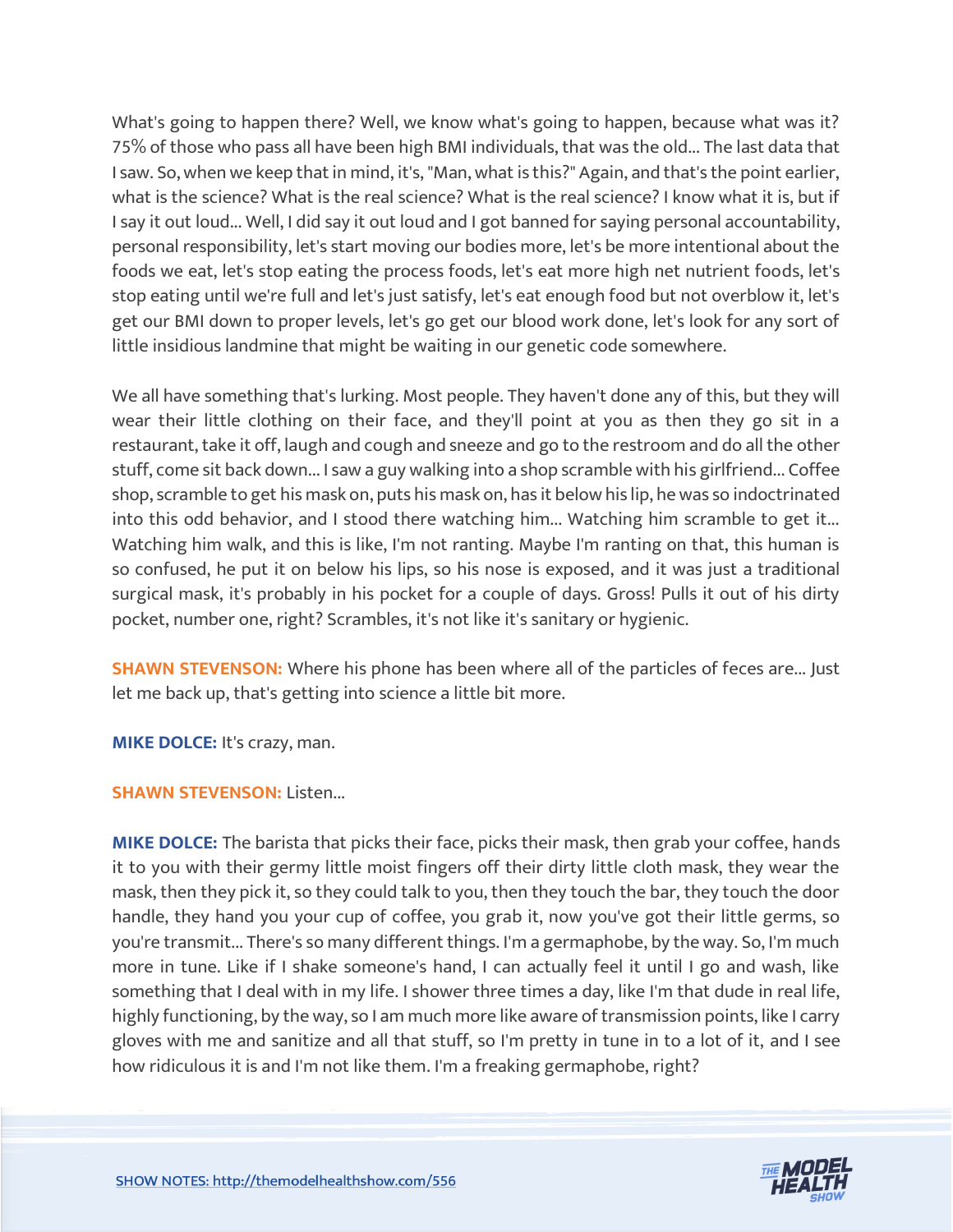**SHAWN STEVENSON:** Yeah. Just to go back and this is amazing, to go back to that point of that first conversation piece, when someone is going in to see their physician and their BMI is above a certain point, the first point of conversation should be like, "We've got to address this," but here in lies the real problem, is that our healthcare professionals are largely not trained what to do in that scenario, they tell folks very cookie-cutter things, "You really need to lose some weight, you really need to cut the fat, you really need to start counting your calories," all of this very superficial data, and this is largely a result, again, of going back to our educational institutions and the training that we're getting moving forward, because folks, we want to help people and then understand that the system that they're existing in...

Many friends and colleagues, it doesn't even allow the time to actually get to the root cause of their weight gain, and these seven, five-to-seven-minute visits, you're not going to identify what's going on in their life, maybe this person... Again, they've already tried, chances are, they've already tried to lose weight a ton of times, but we're not understanding... Well, actually the issue here for this individual right now is an entirely different understanding of science regarding their stress and how their metabolism is literally in a place where their insulin sensitivity is decreased because of stress and because of this resulting inflammation, which even in this context of the virus, it's on everybody's mind right now, there's a paper publish and we often put stuff up on the screen for the videos, but we're not even going to do that, if it's got the name in it, which is crazy that we can't...

#### **MIKE DOLCE:** Crazy, right?

**SHAWN STEVENSON:** We can't even say the word, and by the way, everybody listening, you know I say the word, but I'm waiting for the video version of this to make sure that folks can still access it. But looking at the psychosomatic effects of this virus and looking at how the psychology, a certain mental state, can exacerbate an immune response that increases inflammation in the body, and inflammation in the body can exacerbate a poor mental response, and they feed into each other, and so we really don't understand yet, especially on the leading edge of science where we should be in our educational institutions, just how much you can over-eat your way into obesity, you can under-move your way into obesity, you can under-sleep your way into obesity, you can also over-stress your way into obesity. And it's understanding the biology of a human being, we were never meant to carry chronic stress and fear and anxiety.

And that report... I've said this many times, it was probably shown July 1st, 2021, the CDC looked at the data from over 800 US hospitals and over 540,000, C19 patients, and the second leading risk factor for death... The number one risk factor for death is obesity. By the way, again, number one. The second was anxiety and fear-related disorders, and we'll put that up for everybody to see this, to see the study. The second leading risk factor for death. How dare they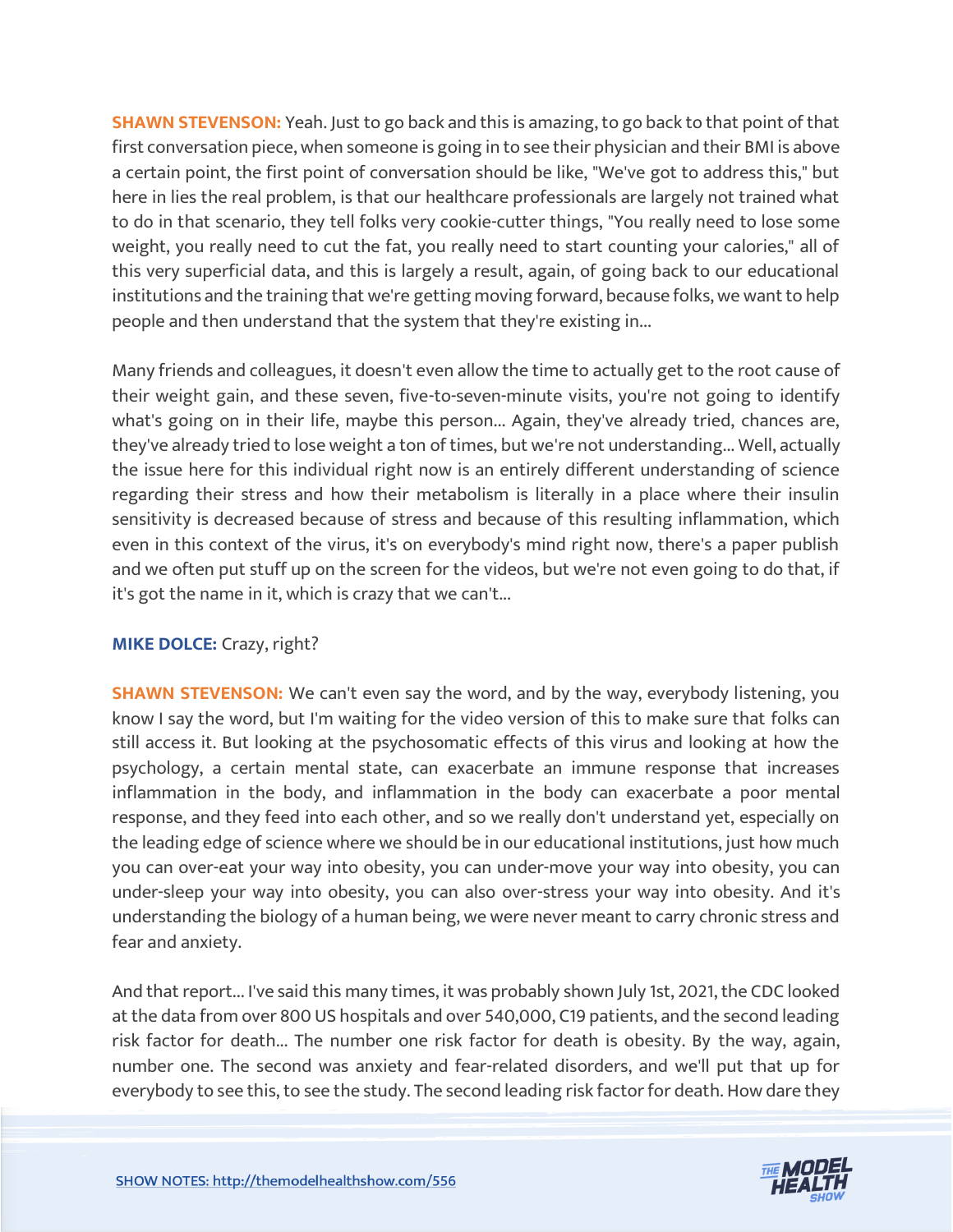even put... This was published by the CDC. How dare they put up the thing I've been talking about since the beginning? But here's the rub, we're living in a situation right now where the science is real, just like David Blaine, "My science is real." I've been talking about this; the CDC even publish it. But it's not being discussed. It's not being a part of the education for our citizens that your mental state is a tremendous liability if you're unwell mentally and you're in the grips of chronic fear.

Which has been pumped through every single channel left and right, unless you disconnect from it. It is the definition of the matrix right now, and so... But to move this conversation forward and understand again, our training and when folks are saying, "Hey, I've told my patients they needed to lose weight," this isn't new. This is what we've been doing. No, no, no, no, no, you got to acknowledge how much you suck at it first, if you've been telling people and it's not happening, maybe you're not good at it, and that's okay, let's refer these folks to people that are good at it, don't act like you got all the answers. And don't give that... It's an out, it's making... It's patting yourself on the back, making you feel better for your lack of effectiveness, and we got to be able to look right at that.

It doesn't mean that you're not good at what you do, the principles that you're actually good at, it doesn't mean that you're not highly intelligent, but look at the results, and the results come from you being on the ground with that person, figuring out what it is that is creating this situation, this structure in their life where obesity is the outcome, and it's probably not going to be this one simple cookie cutter thing. And so, to move this conversation forward, we've talked about nutrition already, we got to talk about movement, because this is another big part of who you are, it is another big part of who we are as a species that has been pulled away and you shared this, I love this. This is a quote that you shared, and I want to make sure everybody's following you on Instagram as well, it's where I saw this, you said, "If you don't exercise for at least 30 minutes per day, four days per week, you are a science denier."

#### **MIKE DOLCE:** Yes. Boom, right?

**SHAWN STEVENSON: Talk about it, man.** 

**MIKE DOLCE:** Come on! And that is the minimum, the break even, like I'm talking to my mom who's in our mid-70s, if you're not putting in 30 minutes four days a week, like do you even human? What's up? Now, let's think about this, Shawn, what are humans designed to do? Well, as far as land animals go, brother, we are not very fast, we are not very strong, and believe it or not, we're not even that smart. One thing we do really well is we can walk very far distances at very slow paces, we are nomadic by breeding, we are nomadic species, that's what we do, we walk very far, very slow, and this is what we are designed to do, so what we teach everyone listening, you must go for a walk, all the athletes we work with, I look at... We see so many

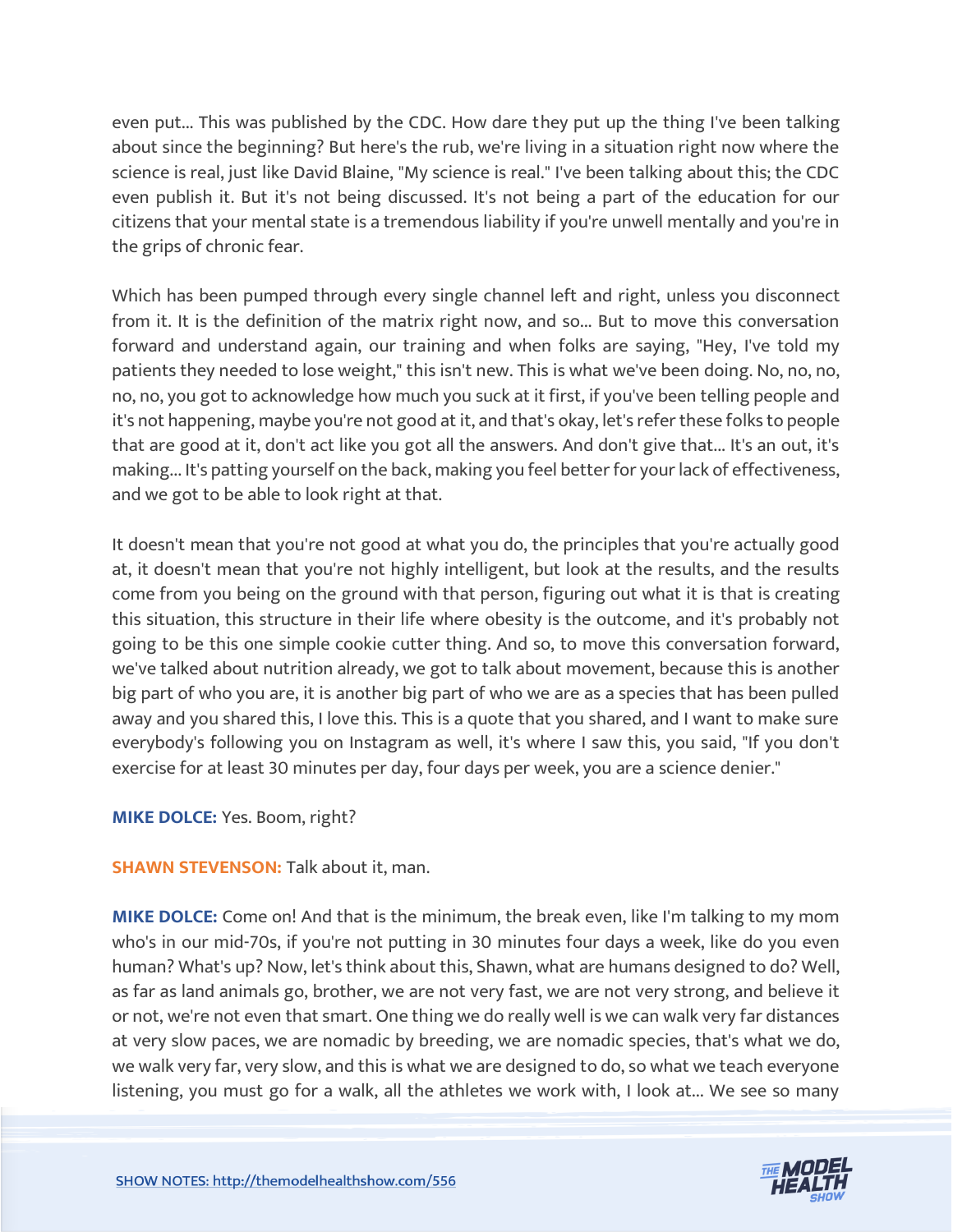programs, high level elite. We're talking Olympic level world class, world champion level, look in the program and it's so freaking advanced, they say, "Well, Jesus, you don't do any sort of aerobic threshold training? You don't go for a walk at all?"

Like, "Oh yeah, should I do the Airdyne? Should I sprint? Should I battle rope? Should I go and push even harder and harder?" Everything you do is hard, nothing you do pay service to your cardiovascular or cardiorespiratory system, which also though, Shawn, as you know, walking does what? It centers our mind. It centers our emotions. I work through all the problems in my life when I go for a walk. Now, sometimes I go for a walk, and I will pop in The Model Health Show, and I will hang out. You will go for a walk with me. Sometimes though, I will go for a walk alone and I'll watch the birds fly and I'll look at the little blades of grass and I will breathe the beautiful air. That is what I do, that is my pleasure.

A Friday quote right there. But that is human. And don't say you can't, unless you have some sort of mechanical deficiency or maybe the very rare, very rare health issue. Every human, I haven't come across a single human yet that can't go for a walk, even if it's to your driveway back in the house and the next day to the mailbox, the next day to your neighbors, next day to the corner, the next day to the next corner, and pretty soon, one minute at a time, one minute a day in 30 days, you can walk for 30 minutes. That is the start, that is the baseline. But every single one of us, we must express ourselves athletically, starting with the 30-minute walk. Now, you and I were a little bit more advanced, walking is a part of what we do. Also, we can start training more intensely, we can start adding resistance, we can start...

And we break it down, we have LISS, low intensity steady state cardiovascular activity, simple: That's walking. MISS, moderate intensity steady state: Jogging. So, we have walking, we have jogging, then we have HIIT, high-intensity interval training because you can't run at high intensity, that is moderate intensity, high intensity infers a deflection point therefore we must take a work rest ratio in general. But we also have HIRT, high intensity resistance training: Kettlebells and battle ropes and punching bags and all of the other stuff. Well, most people, they do the MISS, they go for jogs and bike rides and rowers, and they do the cardio con classes, they do the HIIT, they do the Assault Bike and the other whatever hard stuff they might do, they do their resistance, the brow lifting weights, but they never do God darn aerobic work, they never go for a walk because "that's too easy".

When that is the first thing they should be doing, because the wider we can make our aerobic base, the higher we can then reach from a glycolytic perspective moving forward, an activator our CP system at the very top, full athletic expression, it's a pyramid, the wider the aerobic base, the higher we can actually make that pyramid to truly perform at the highest levels, well, maybe you don't want to fight in the octagon for 25 minutes, but the science doesn't change, it's relative to... My mom, again, mid-70s, she needs to be going for walks, daily walks. You don't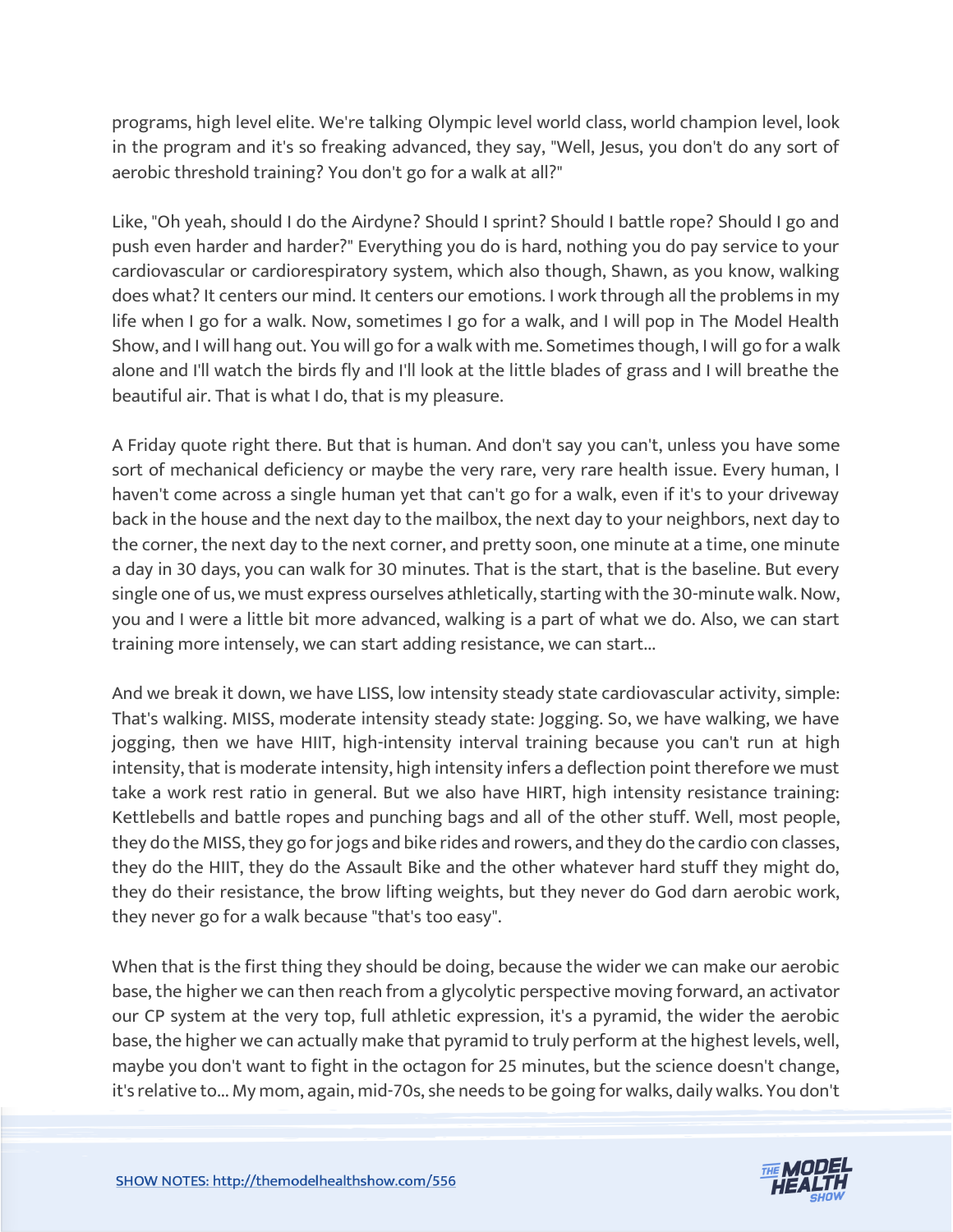use it, you lose it. Most of us out here past 30, past 40, past 50, can you just drop down into a full squat, ass the grass, stand up, touch your toes, stomach to the floor, roll over on your back and then stand up without putting your hands on the floor? No? My kids do that a thousand times a day when they're playing, they don't even think about it.

Can you jump over a fence, drop your belly and bear crawl back under it again? No, people can't do that. Why? You used to be able to. You don't use it, you lose it. Well, this is what we employ into our training, this is what me at 45 years old, I try and do this daily in some ways, full athletic expression, again... And this is where the problem lies in many people. Now, here's a good thing, and I did want to bring this up, and here's a great option or an opportunity, is Dr. David Sinclair, one of the four most minds with regards to longevity science. Dr. David Sinclair speaks all the time, and he is now... He is held up as an intermittent fasting advocate, but when you hear him speak about his lifestyle, he does not follow an intermittent fasting protocol, he eats breakfast, he has some Greek yogurt and some berries or something on the side to mix it with his resveratrol.

He has a little bit of nutrient ingestion and then later on he has a late lunch, early supper, where he has another moderate mostly plant-based meal. He drinks a diet Coca-Cola, he has a little bit of whiskey, he goes out for dinner with friends, he has a little bit of ice cream on the side. Awesome, I'm not mad at that at all, but his lifestyle is often conflated, but here's the issue, he is not an intermittent faster in the true definition, he is a calorie restrictor, he restricts his calories through small meals, so he's not intermittent fasting. Context matters here, and I'll come back to the exercise with using David as an example.

Me, I'm not that far of age, David is in his what? Early mid-50s, I'm in my mid-approaching late 40s, not that far away from me, I probably consume double or maybe triple the calories, David says he hates exercising and he hardly ever does it, while also admitting that high-intensity exercise is one of the primary switches to increase longevity, but he avoids that because he does not prefer exercise. Instead, he overly restricts his calories to try and make up for his lack of exercise. We, on the other hand, we embrace the exercise as much as I don't want to exercise when it's cold and raining outside and my family's hanging out at the house about to watch a movie and I got to get my work in for the day. I don't want to be all sweaty and gross, and it's cold, and I got to come home, I got to shower.

But I do it. David doesn't, and that's an issue that people need to understand. I love the guy; I love his brain. I agree, and I don't think... He's not putting the false narrative out there, it's conflated and twisted around by those with biases that want to twist it, but everyone listening, you must embrace the exercise while you embrace the resveratrol, let's say, or the whatever the nutrition ideology that you're following, which we think it should be an omnivorous multimeal plan throughout the day, blah, blah. But the exercise matters. And I think if David ever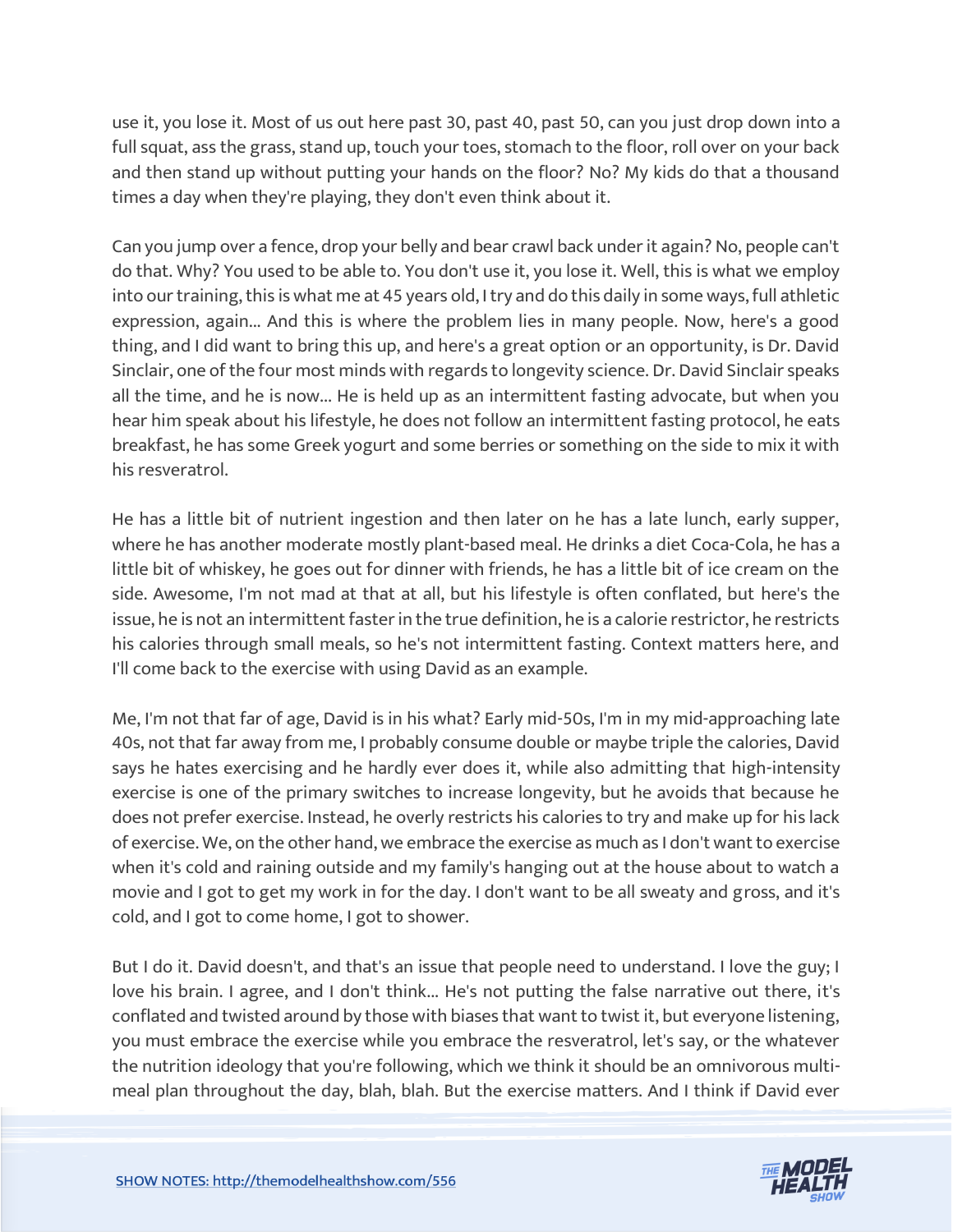listens to this, I believe he's doing himself and his audience a slight disservice by not making himself uncomfortable, which we all are, you're like, "Man, I never hike," but you're hiking now, that's not comfortable for you. It's not comfortable for me to grind my way through workouts when I don't want to, but I do it anyway because it's what I have to do to be the best version of myself.

I don't want to pay my taxes, but I freakin' do on time or early. We do the things. So again, slightly off topic here, but exercise is something daily, and we stress exercise every day. Four days is the minimum, 30 days... But, Shawn, it's got to be every day. It's every day, and it doesn't have to be intense every day, but we must express ourself athletically and intentionally every day, so we maintain the habit because life is long and life is hard, and it's easy to be loathed into complacency and comfort, so we must battle against that, every day, it must be on our mind, every day we must fight the fight, and we cannot be soft, you cannot take it easy, and a lot of fitness influencers say, "Eat the cookie, it's okay, take a day off, don't worry about it." No, f\*ck that. You should not do that. You must hold yourself to a higher standard and push yourself, that's where we can level up. But once we middle, "I'm going to do it today because it's easy, but I'm not going to do it tomorrow because it wasn't easy." That's where people fail, and I think that's the problem with society in many ways. Off my soap box. Thank you.

**SHAWN STEVENSON:** Let's go. Man, I love this. Listen, so one of the things you've been doing on IG, and by the way, follow you at... What's your handle? ( $\partial$ ...

**MIKE DOLCE:** Thedolcediet, everywhere, thedolcediet, you'll find it.

**SHAWN STEVENSON:** Alright, @thedolcediet make sure that you're following Mike. Well, you've been sharing these finishers, which I love. Let's talk about these. One of them was with, I think you're doing a shoulder workout, then you did some gymnastic ring push-ups. So first, can you share what finishers are? Why they're valuable? And then let's talk about a couple of the ones you've been posting.

**MIKE DOLCE:** Thank you. So, what I've been following right now is what's called the push whole legs template. Now, think about this, everyone, you can be a rank level novice, never trained before. Upper body push. What do we do? We push horizontally, we push vertically, forward, and up, we pull upper body pull, we pull towards our torso horizontally, or we pull down vertically, and then legs, lower bodies basically bending at the knee, now we're squatting or leaning forward at the hips we're hip hinging. Human body does five basic things, we push, we pull, we hinge, we squat, and then we resist rotation through the trunk, some say we flex, we should not flex its anti-flexion action, is what the core is meant to do, that's the way we program our workouts. Those five basic things. Make it so easy, but then it's easy to do the push-pull legs template, which I do, which allows me to train every day.

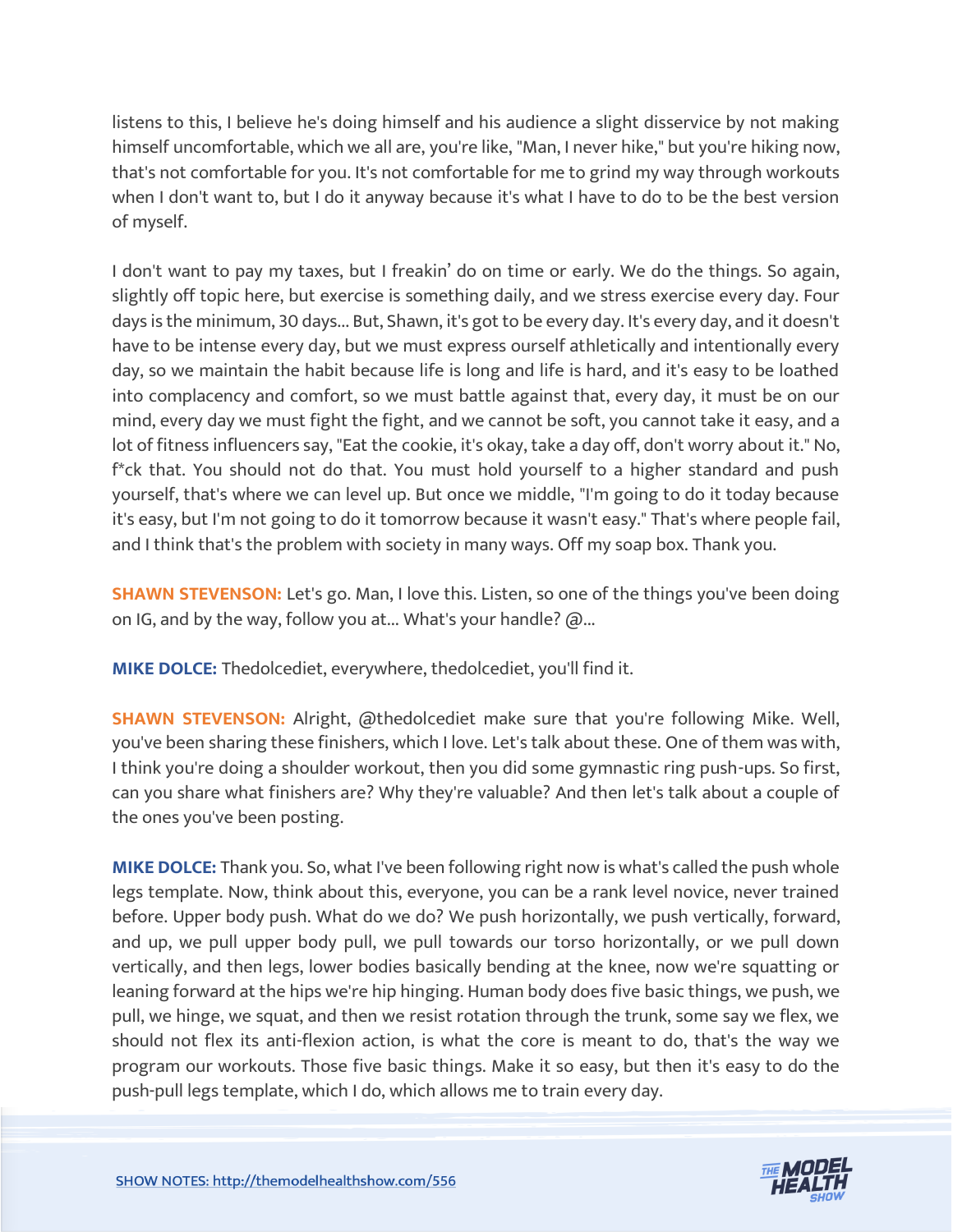And I can recover every day, but I'm still optimizing muscle protein synthesis and I'm hitting each body part every two to three days or so, so I'm getting an extra muscle building work out per week utilizing the benefit of amino acids, leucine, isoleucine, valine, muscle protein synthesis, a whole another show by the way, I'm taking advantage of that as I'm training in the proper rep range, using multi-joint compound movements, I'm getting to the finisher here. We start the workouts with a progressive dynamic athletic warm-up because we express ourselves athletically, lots of great things to just get the body going, get moving, I've walked back and forth like jumping jacks, a little shadow box, some easy TRX body weight squats and slowly I start to scale into more complex athletic movements, bear crawls on the floor, crab walks, twisting knee raises, and all sorts of things, getting everything going, and then we'll work multi-joint compound movement, number one.

Maybe, and that is always a heavy, relative to myself, exercise, I'm trying to tax the most amount of muscles with one single movement. So, what would that be? A standing overhead military press, barbells, dumbbells, kettlebells, sandbags, elastic bands, tornado bars, it doesn't matter. Have fun with it. And we'll talk about an upper body push because it makes it easy. So, we will do a horizontal push exercise, we will do a vertical push exercise, so let's say a lying floor press with dumb bells, lying on my back, and I got a gymnastics wedge, which is awesome, like that. It's just great, you can see in those videos, horizontal push, vertical push, triceps, of course, that's another pushing exercise, maybe it's like, I'll hit a dip, some sort of dip variation right there or some sort of extension.

I will always pay service to all three heads of the deltoid, mostly for prehab... You know, and the delts just look like awesome manly delts a result of making sure I can actually reach the visor in my car when I'm 70 years old, right? So then, we move on to the finisher. The finisher is always a way for us to express ourselves athletically again while at a point of fatigue. That's the way I looked at it in programming. I'm fatigued from moving 200-somewhat-pound barbels over my head, doing overhead presses, and hundreds-somewhat-pound dumbbells, doing sets of floor presses, and the shoulders are fatigued, the triceps are shot. But now, in this one finisher, I did gymnastic rings push-ups to failure, balancing my body on the gymnastics block, and then in gymnastics rings, so I'm hovering three feet off the floor. Well, now what's happening? All the small stabilizers inside that shoulder capsule have to fire. My core has to be perfectly locked in, more so and much harder and more rigorous than even being in a plank position, because now, this is a very unstable environment, right? So, these finishers are great ways to, one, reinforce the strength that I built to finish off all the small stabilizer muscles that don't often get hit with the larger multi-joint compound movement, but also reinforcing my athleticism, because as humans, that's what we are.

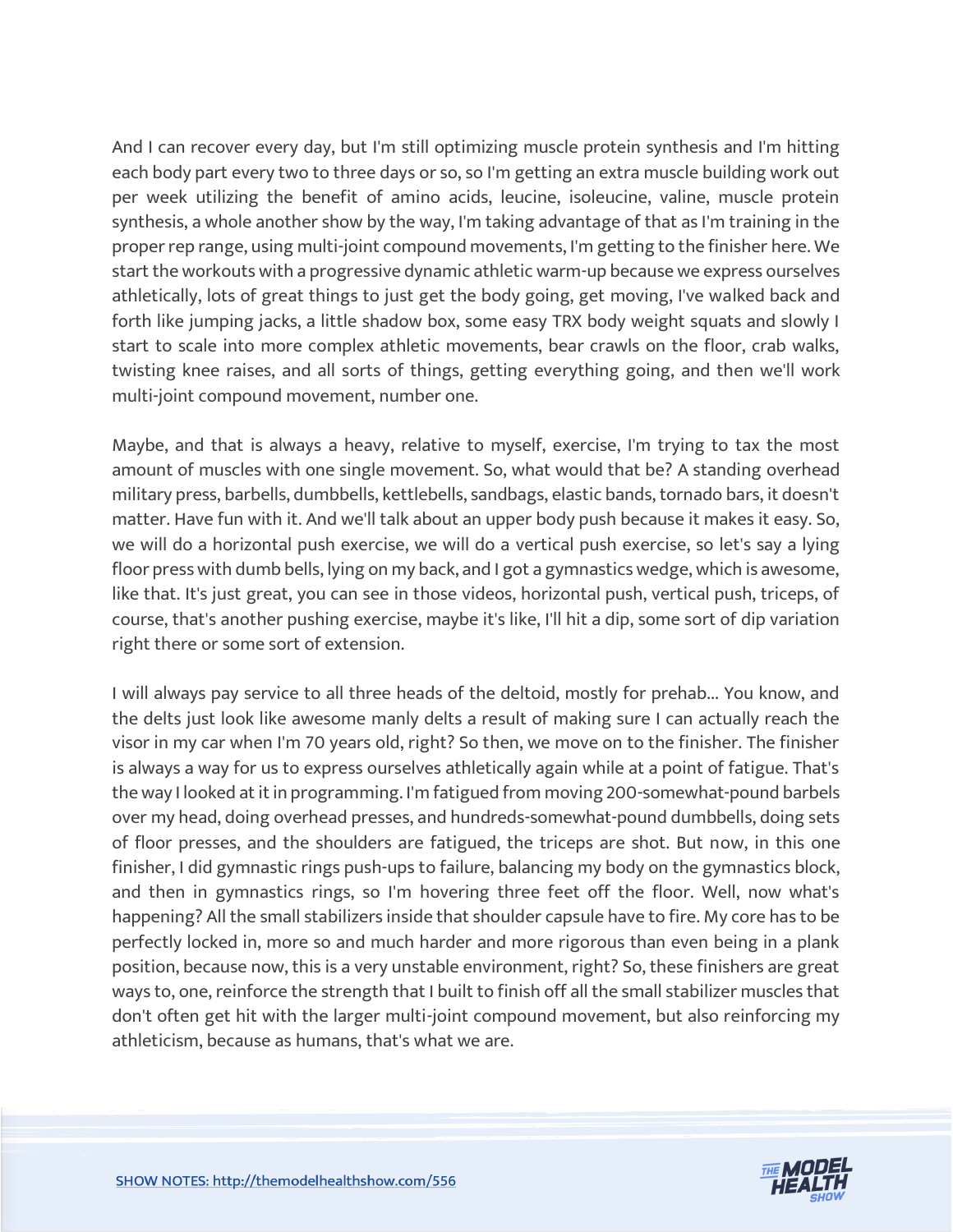I need to be able to run, skip, crawl, jump, climb, tumble, grapple, right? That will never leave our training, because nobody's going to ask me what I bench press, if, like... You know, I'm in some sort of life... Important situation in my life, right? I always think like that. Drop me off on a mountain top, drop me off in a desert valley, I'm good to go. Leave me there in a loincloth and give me a Leatherman. If I have a f\*cking Leatherman and a loincloth, baby, whoo, I'm good! I'm getting... I am getting out! I know that for sure, 'cause I have the tolerance, I have the endurance, I have the strength to get where I need to go. My body will not fail me, because every f\*cking day, I make sure, and it takes me 45 minutes. 45 minutes, warm-up to cooldown, I am done in 45 minutes. That's... That's what we do, and I try and teach that to our novice... Entry-level novice, to our exit-level... We go to exit-level intermediate, and then you move into advanced, then you move into pro, then you move into elite, kind of through our staging system.

**SHAWN STEVENSON: I** love it, man. Got a quick break coming up, we'll be right back.

The importance of vitamin C cannot be overstated. The big issue today, is its simplicity, something so simple cannot be so effective, can it? Vitamin C is obviously a major part of our immune system function and how it does its work. And this is the key, is that it helps to reduce infection-oriented inflammation. A recent study cited in the journal, PharmaNutrition, investigated the impact of vitamin C in relation to the cytokine activity associated with COVID-19 and found that vitamin C is effective by inhibiting the production of a cytokine storm.

Several clinical studies are now affirming that timely administration of vitamin C can dramatically influence the outcome of COVID-19 infections, and this simply has not been talked about. But we're going to change that, now, it's important to also know that all vitamin C is not created equal. We've got synthetic forms of vitamin C and we've got botanical real-food based vitamin C. A study published in the journal of Cardiology, had 20 male smokers consume the number 1 source, the highest botanical source of vitamin C found in Camu-camu berry over the course of the 1-week study and it led to significantly lowered oxidative stress and inflammatory biomarkers. They were measuring this by utilizing C-reactive proteins. Now, here's the rub, the Camu-camu berry was not just put up against a placebo, it wasn't put up against nothing, it was put up against synthetic versions of vitamin C. Just an ordinary vitamin C tablet you might find as you're checking out at the cash register or at a gas station or something of the like. And here's what they found, the researchers saw no change in these biomarkers reducing inflammation and oxidative stress in the placebo group. The placebo group again, was a synthetic version of vitamin C.

For the researchers, this indicated that the combination of other antioxidants from the Camu-Camu berries had a more powerful antioxidant effect than standard vitamin C products alone. This is why I utilize Camu-camu berry, combined with Amla berry, combined with Acerola

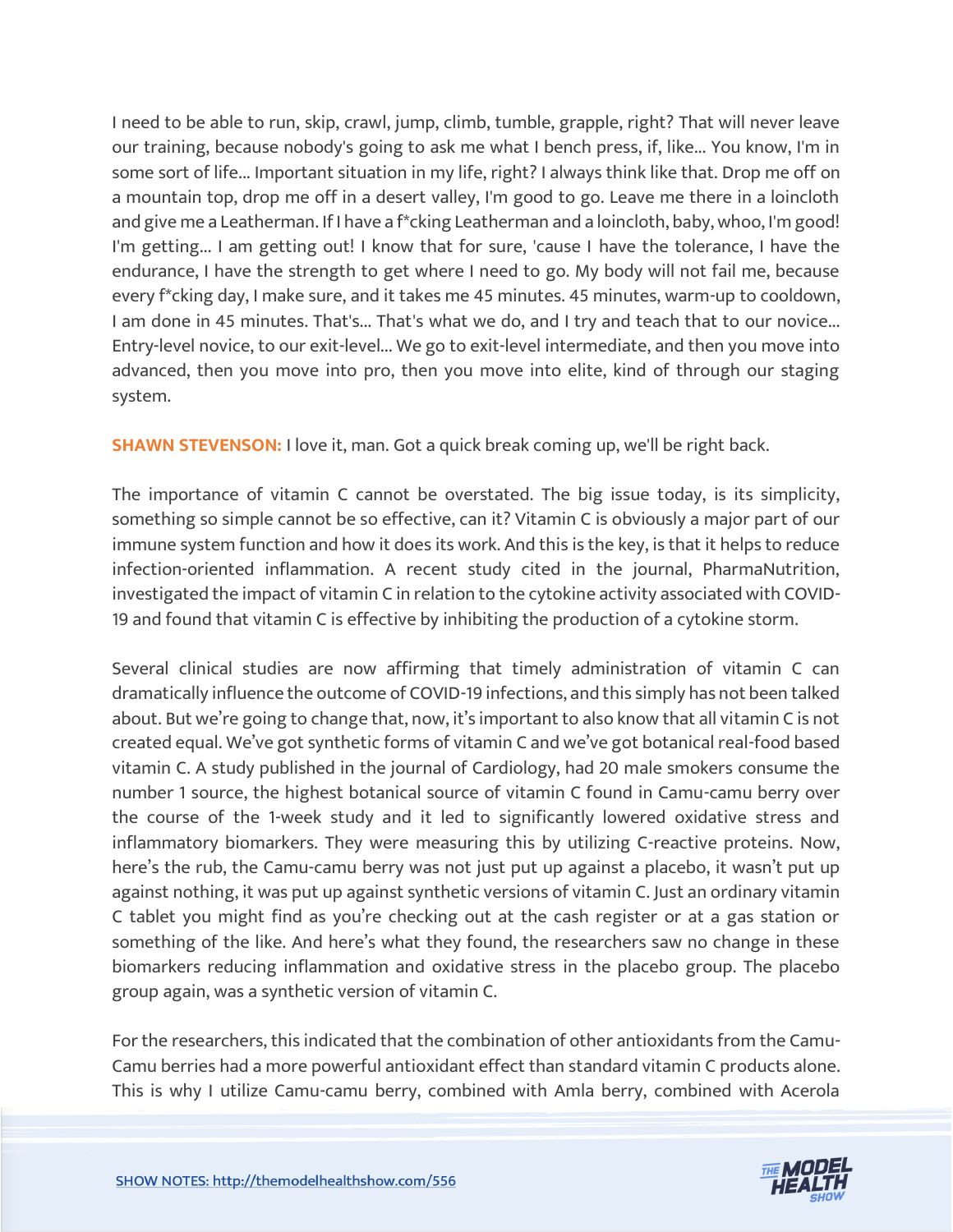cherry, the 3 highest botanical sources of vitamin C ever discovered. And my favorite vitamin C supplement of all time is Essential C Complex from Paleovalley. Go to paleovalley.com/model you're going to get 15% off their incredible Essential C formula. Go to P-A-L-E-O-V-A-L-L-E-Y.com/model, for that special 15% off right now. Vitamin C is of the at most importance but our sourcing matters more than ever, get the very, very best. Not the 3rd best, not the 5th best, not the 100th best, get the best vitamin C possible. That's going to be in the Essential C Complex from Paleovalley. Go to Paleovalley.com/model

And now, back to the show.

I want to ask you about one more thing with these finishers. So again, this is... At the end of the workout, you've already done the big movers, and now we're doing something to "finish off" these muscles. And one of the ones that I saw you doing, which I love... This is something I've been doing, and I'll literally... Sometimes, I'll even use a 10-pound barbell to do these, but unilateral deadlifts. You were doing that as a finisher, so I'm assuming at the earlier part of the workout, you were maybe deadlifting some heavy dumbbells, maybe a couple hundred pounds each, I mean, 100 pounds each. And then... But once we get to the unilateral deadlifts, could you share what is a unilateral deadlift, and why... What kind of weight are you using on that finisher?

**MIKE DOLCE:** Alright. So, unilateral is single limb, right? So, when I'm doing a unilateral deadlift, there's many different ways to do it, one of which you can keep your non-working leg off the ground. Others, and I think in the one you're talking about, I use my non-working leg as a base balance that's posted behind me, but it's only there just for balance; it's not really being engaged outside of my ability to push my hips through at the very top, and that actually matters on certain exercises. I was using maybe... Maybe 30-pound dumbbells. Now, I'm a 600+ pound dead lifter; I've deadlifted over 700 pounds when I was a much heavier man and cared about it. Well, I've deadlifted over 600 pounds, any...

As a 200-somewhat-pound man, I can pretty much always deadlift over 600 pounds. Any more... I haven't touched that weight in maybe three, four years now. I don't know what my 1RM dead is anymore, but I'm in that realm. I could probably pull 500 right now if I cared to. I don't care to do that anymore. But when I move to... I'm trying to... I don't remember what I trained that specific day, but using those, it... The unilateral deadlift in that one, specifically, which I love, it's a very athletic movement, in which I'm performing proper hitch and leaning forward, feet are about 12 inches toe to toe, about 12 inches apart, so it's not that far, but enough to put, unilaterally, all that emphasis, all the tension on to the lead leg. I'm hitting the glute, I'm hitting the hamstring primarily, but also the...

Toe-to-heel; so, you're toe-to-heel.

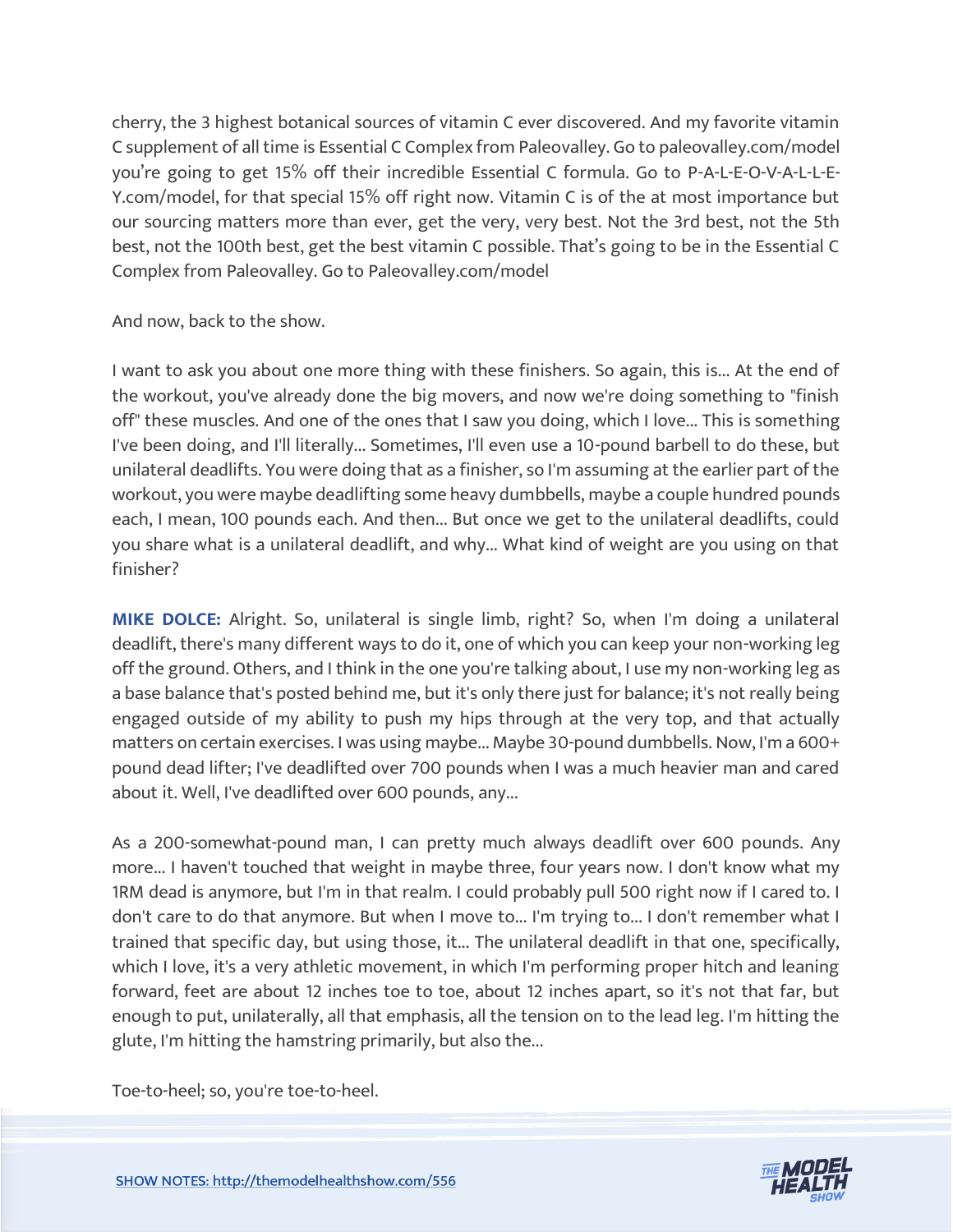About... Yeah, just about toe-to-heel. Maybe there's a couple inches in-between, and it's what feels... But it's not... I'm not all the way pitched back. It's... I'm almost perfectly upright... And a slight bend in the rear knee, and all that weight... 'Cause I'm trying to keep my hips in line. I'm not trying to take that pelvis back; I'm trying to keep that hip really much in line, so I keep that toe a lot closer. Now, the farther I go back, this becomes more of... Like a lunge; like a split squat or a Bulgarian squat. That can be changed. I mean, there's so much nuance here.

**SHAWN STEVENSON:** Yeah. So, I just want to paint the picture too. So, you've got a staggered stance...

**MIKE DOLCE:** Staggered stance, yep.

**SHAWN STEVENSON:** Where one foot is back behind the other, maybe... Again, toe-to-heelish, or just somewhere in that realm.

**MIKE DOLCE:** Somewhere in that... Toe-to-heel, within six inches... Rear toe within six inches of front heel. Depending on height, that matters. Some people have a little instability. Whatever feels comfortable, yes.

**SHAWN STEVENSON:** Got it, got it. And so again... So, if I'm deadlifting... You know, maybe my max is somewhere... You know, 400, 450, but then, I'm finishing off doing that, I'm using lighter weight, and I'm just really... When I'm doing the unilateral deadlift, I'm looking at... You know, just the action of the hinge itself, I'm thinking about pulling my shoulders down; I'm just thinking about the activity of it.

**MIKE DOLCE:** That's it.

**SHAWN STEVENSON:** I'm thinking about the kind of athleticism, as well, that's involved, because it's like... Part of that position of explosiveness... We're working to be efficient in this space, and this is... I love it because, even with deadlifting, we can get into a movement that we don't normally do in real life as much. If we stagger our stance... Like, there's a lot more going on when we're actually uneven in the real world. And just being able to... Again, just... When we're doing stuff in the real world, we're not necessarily handling big weight as well, so it's just so much... Here, so much value, and it's really a cool movement, and to use it intelligently... I love it; you put it at the end as a finisher, and it's just going to... Especially, you're going to feel those hammies tomorrow as well.

**MIKE DOLCE:** Crush them, and it actually... It helps remind you what muscles are working, and like you said... Like, I used... I'm using two 30-pound dumbbells, which is approximately 10% of

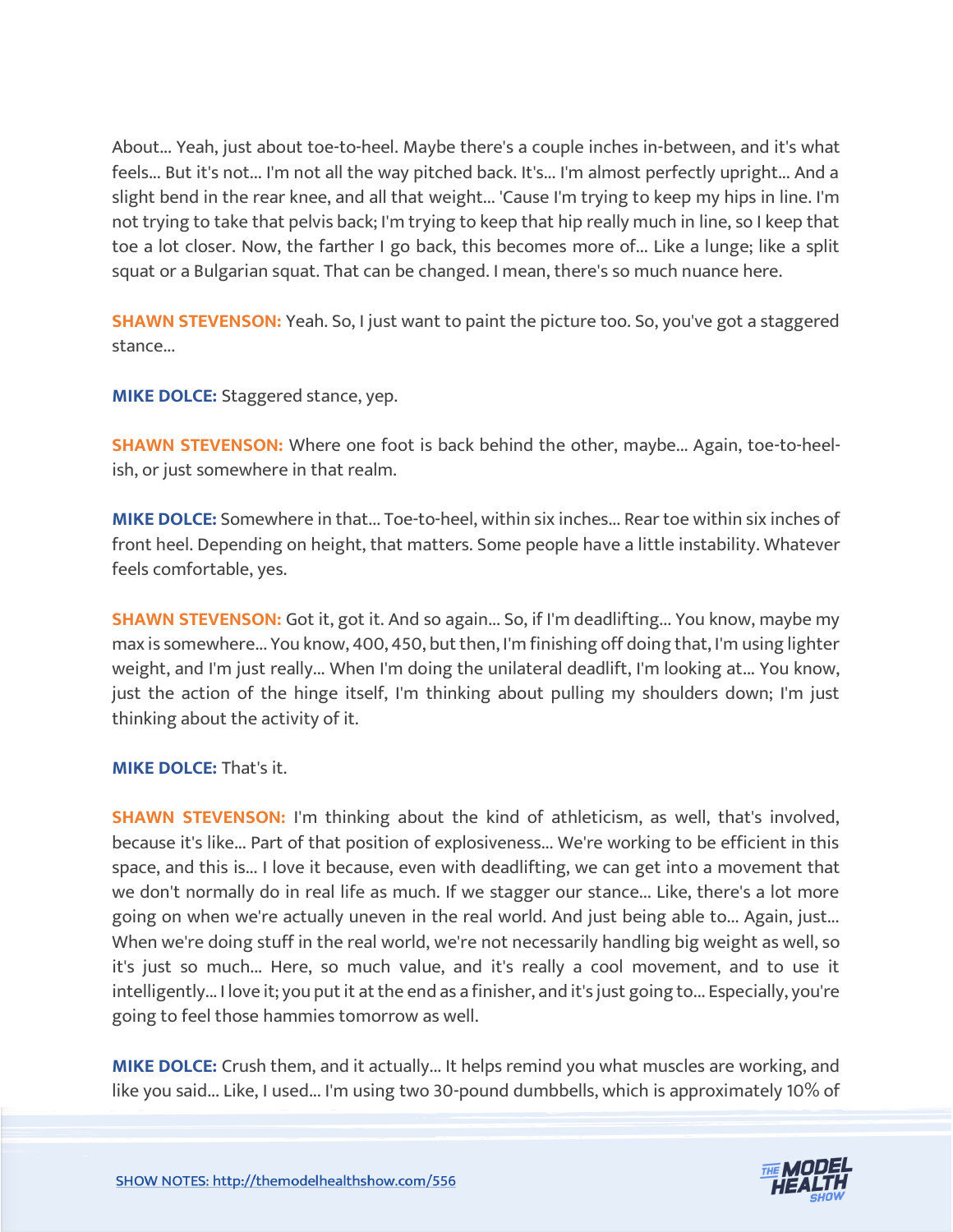my true max. So, I'm using weight that's like baby rattles comparative to my full-strength ability, right? But that is harder, 'cause I do 10 sets of three with no break typically, right? So... Lead leg, and every three reps, I switch: Left leg forward, right leg forward, for 10 total sets! Man, that's 60 repetitions in total... Hamstrings on fire, glutes on fire... Everything's on fire, but it's never so hard that I can't do one more perfect rep, and that's the thing here. It's technical execution; that's all we care about. When we say we train to failure, we train until technical failure, not total muscular failure. Technical failure: Once that form fails, the lift is over, because now, you're risking injury, and you are downloading improper movement patterns into the central nervous system, becoming a less efficient lifter, prone to more injury, careerending injury down the road. I've had enough injuries myself to understand this; coached enough clients over the years.

So, these finishers are a great way to remove the ego, and also help the muscles... I bathe the muscles in blood, right? We're pumping so much blood into these muscle groups that have been adequately taxed, that we can then start sending new blood, new oxygen, new nutrients into these areas and pay service to some of the smaller stabilizer muscles that are often overlooked: The glutes, the erectors, the hamstrings, the quads; they will power through most everything. But these small motor units that need to be firing to stabilize, they are often overlooked, and that's where a lot of injuries happen. So, this is... In many ways, for those listening, it's... People are like, "Oh, I'll just go heavier and just do one set. Why am I going to do a four-minute set like that? That's going to hurt, or be annoying, or it's not enough weight." It's like those who want to do the assault bike, but they don't want to go for a 30-minute walk. You are a lesser athlete for going too intense too often instead of slowing things down a little bit and paying service to all energy systems, all muscle types. Inclusive.

**SHAWN STEVENSON:** Mike, you've... You've given us... And then you threw that word in there. That's what we are. And that's what our bodies are wanting to do, is to be inclusive. And you've given us so much value today. And I want folks to help to push through the algorithm that is keeping your voice, because the truth is, even if we're like "Forget these platforms that are trying to suppress my voice and my perspective, my expertise," these mediums are not just outperforming conventional media, and even just conventional conversation of people talking person-to-person. Most of our conversation today are... Is happening on these platforms; it's just the nature of the beast. And so, to have that reach and to be a part of the conversation, being involved in these platforms is a thing. And so, I want folks to help to bring some energy and energize your platforms, push through that algorithm, to go and follow Mike today, right now, on Instagram. And it's @thedolcediet on Instagram.

**MIKE DOLCE:** The Dolce Diet; if you type in my name, it'll pop up, and fortunately, I do have a blue check on there, so it's easy enough to find me.

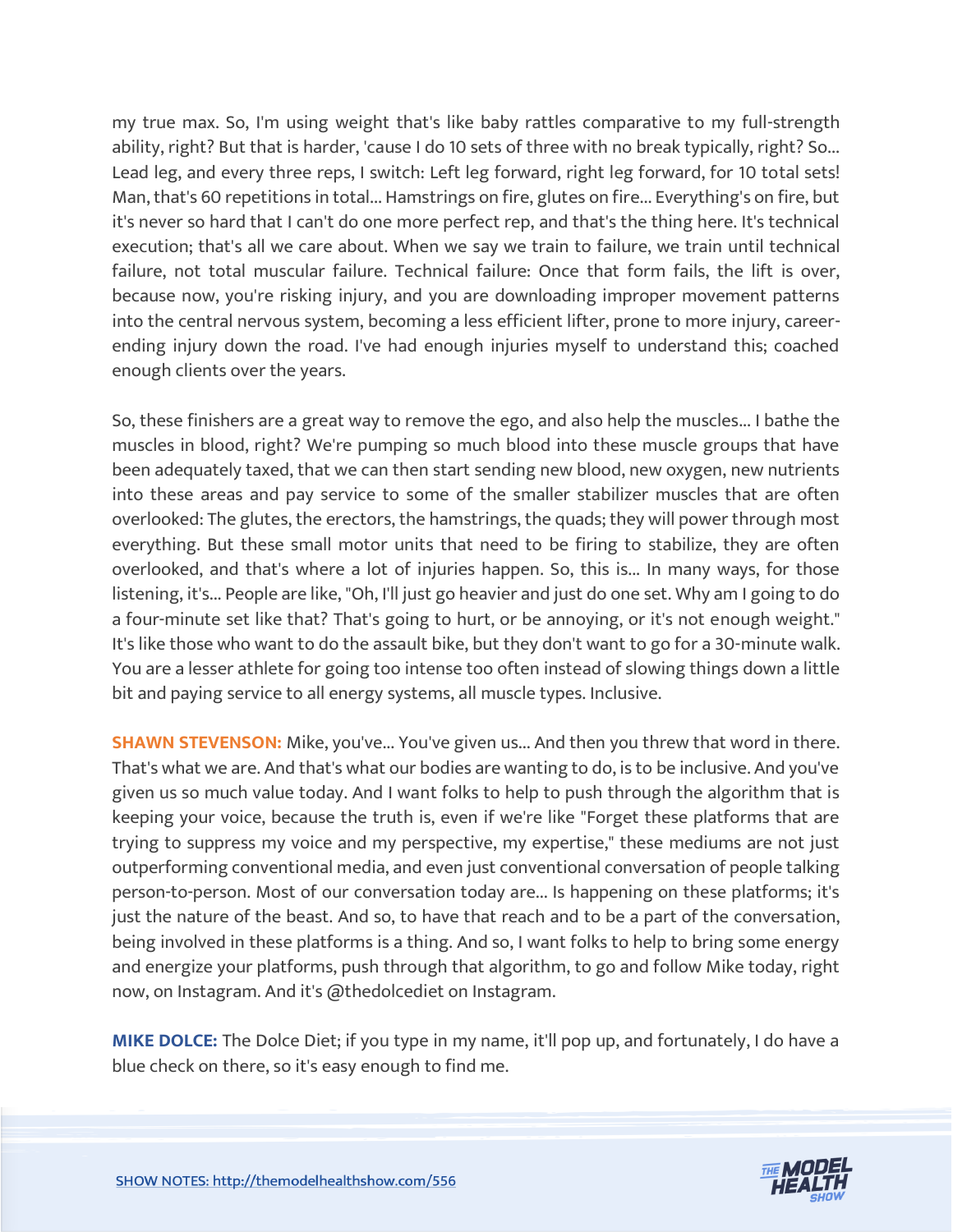**SHAWN STEVENSON:** Perfect, man, yeah, and again, you're one of my favorite people. Thank you for just being a real one throughout all of this, and just... It's just in your DNA period, and so I don't expect you to flip-flop, to switch any time soon; it's just not in your DNA. And that's what... Like you said, some people might say it's a knock, because you're not like, "Well, here's this new hot thing," and you know, but you're just staying true. That's what I see from the people that know you and the people that follow your work is that "Listen, Mike is not switching up. He's been on this." What other people are even... Tickling their...? You know, putting their toes into now, you've been on this, because these are things that are... They have the most sound data to affirm them, and the simplicity is where a lot of the beauty exists, and so, if there's anything else that people can do to connect with you, to check out what you're up to, can you let folks know?

**MIKE DOLCE:** Yeah, just... You know, you can always find me: The Dolce Diet on all the social platforms, thedolcediet.com is our website; we've got great content on there that people can check out. I'm not here to sell anything, Shawn, I'm just here to help teach and have a conversation with a great mind like you, and hopefully, people can hear us. They could say, "That makes sense," you know, "I don't agree with that," and then they can go home and do their own due diligence and do their own research, and then they can make informed decisions for themself. That is my job as a coach, as a trainer; my job is to teach my clients or community everything I know from my perspective, from my experience. And hopefully, I can give enough context so people understand why we think the way we do, why we work the way we do, and then you can determine whether or not that makes sense.

I know that I have not said a single thing on here that is not true and is not scientifically validated, and it has not been proven through two-plus decades of professional experience working at the very highest level, right? No reason for me to say anything that's untrue. This is what works; this is what we do; people can please take that on their own. But do... When I say do better, I don't mean like do better as... Critical, I see it, like, do better for yourself. Like every day, I wake up to do better. Man, hopefully, I could be a better man today than I was yesterday: A better dad, a better husband, a better neighbor, member of the community, like... Hopefully, I could just do better than yesterday, 'cause otherwise, what's the point? What's the point? If I'm just going along for the ride, well, man, what's the point here? There's too much to do and sh\*t. Lord knows there's too much that I need to correct about myself and my life and all of us. So, it's like, "What can I do that's better?"

And I think, hopefully, if we all kind of have that mantra, that helps us get through some of the sticking points. When it is cold and wet outside, and I don't want to work out, but I do it anyway, and the waitress says, "Hey, you want a little cocktail with that nice little meal?" and there's some desserts, and "I'm good right now. It's not my day yet." I'm going to delay that gratification a little longer down the road until I hit that goal that I set for myself a day, a week,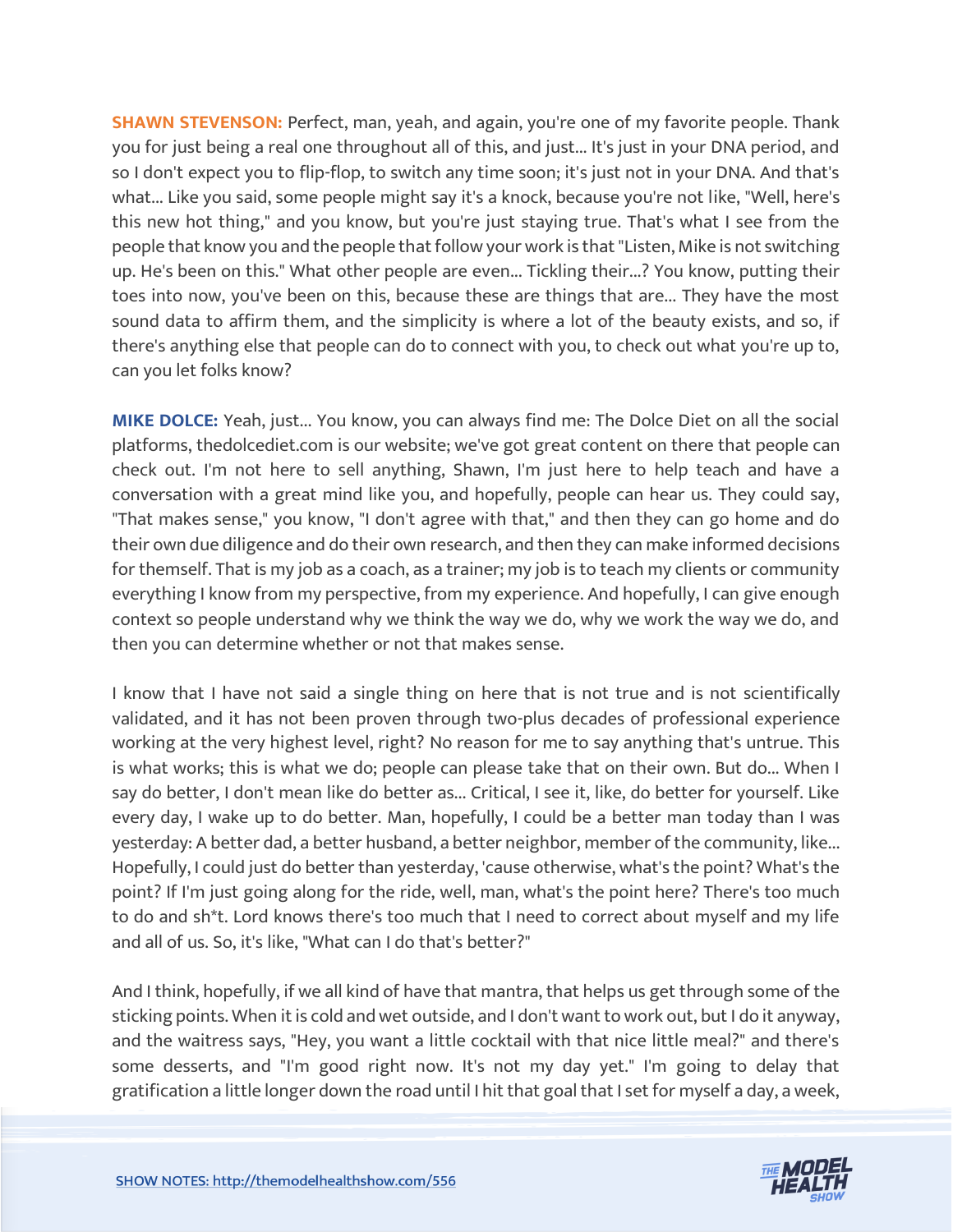a year or whatever ago, 'cause I'm going to stay true to myself. That's the way we operate, and that's the way we kind of push it out there, so, Shawn, again, big fan of you as a consumer of your content, but also as a friend of you, to know you. It's very special, and it is an honor to be in your world, in your life; it is an honor, but also to know that you're out there on this planet as me... At the same time as me, which is... This is... This is awesome, man. So, utterly grateful for our relationship and everything you're doing, brother, and I know you fought the hard fight for all of us out there and keep it up. Just now, we were all behind you cheering for you as much as we can in your corner, my brother.

**SHAWN STEVENSON:** Let's go, man. That hit my heart. I appreciate you so much, brother. Fourtime world MMA trainer of the year.

**MIKE DOLCE:** The only!

**SHAWN STEVENSON: Let's go!** 

**MIKE DOLCE:** The only! Consecutive!

**SHAWN STEVENSON: Living legend...** 

**MIKE DOLCE:** What?

**SHAWN STEVENSON: Mike Dolce. Peace.** 

**MIKE DOLCE:** Later, bro.

**SHAWN STEVENSON:** Thank you so much for tuning in to the show today. I hope you got a lot of value out of this. When we're talking about elite performance, you've got to bring Mike Dolce into the conversation. He is behind the UFC FIT program itself. Alright, high-performing athletes, UFC, and MMA in general has just exploded in recent years, and the guy behind the fitness side of so much of it, is this remarkable human being, so... Just to say again, walking the talk, knowing what he's talking about, getting results; these are the folks that we need to point our attention to, like listen a little bit closer, not just with our outer ear, but our inner ear; our inner guidance system directing us towards who are people who are walking the talk, actually getting real-world results for real people? And also, please pop over... You got to check out the video of this episode. Make sure you subscribe to The Model Health Show on YouTube as well. Again, help to break le algorithm! And you get to see, firsthand, Mike's unbelievable traps. Alright, this guy's traps? I'm talking about the trapezius muscles, alright? He beez in the trap, alright? His traps are insane, alright?